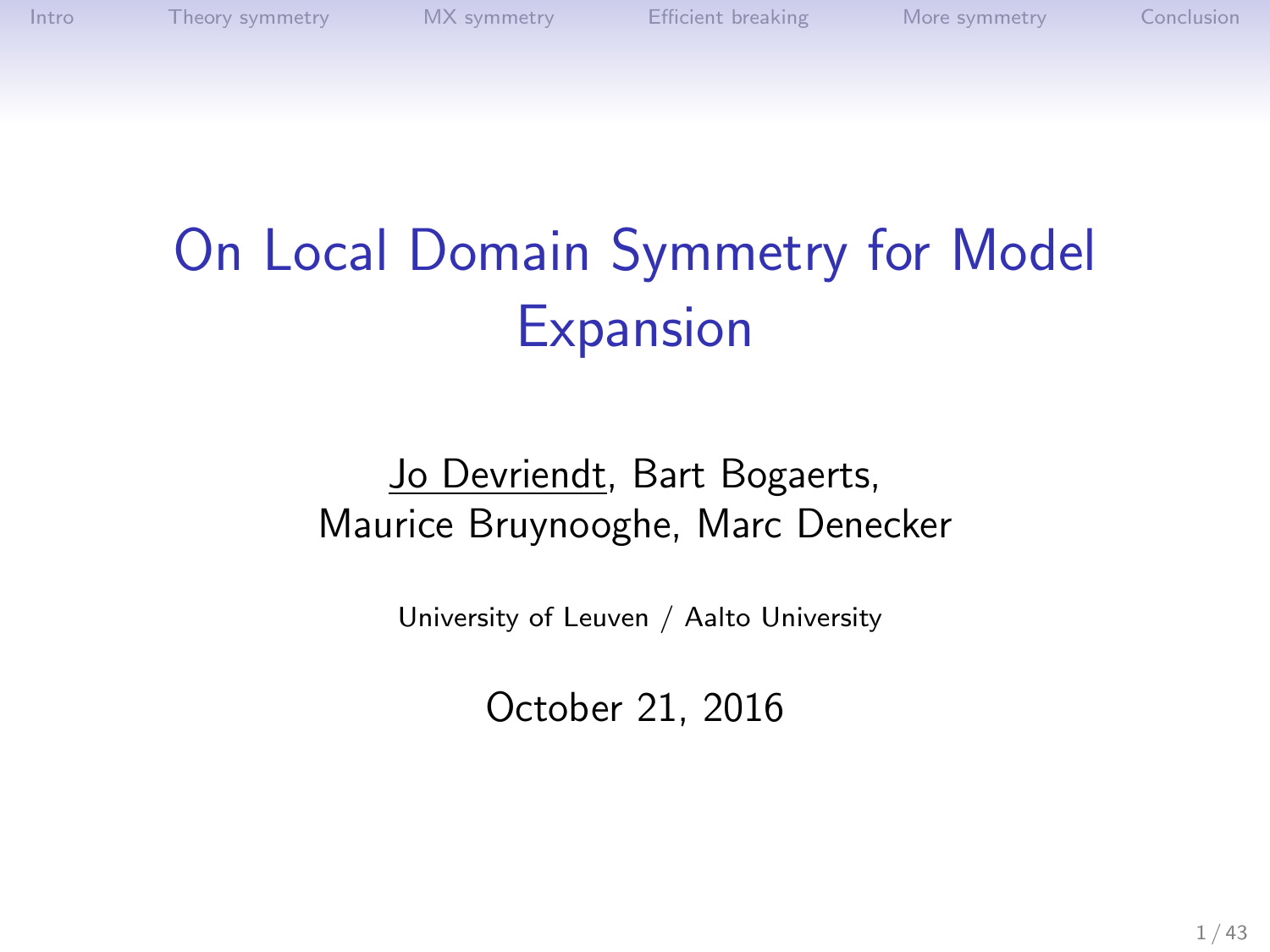

#### General symmetry definition

Given a vocabulary  $\Sigma$ , theory T, and domain D, a symmetry  $\sigma$ for T is a permutation on the set of  $D$ ,  $\Sigma$ -structures  $\Gamma_D$  such that for all  $I \in \Gamma_D$ :

<span id="page-1-0"></span>
$$
I \models T \text{ iff } \sigma(I) \models T
$$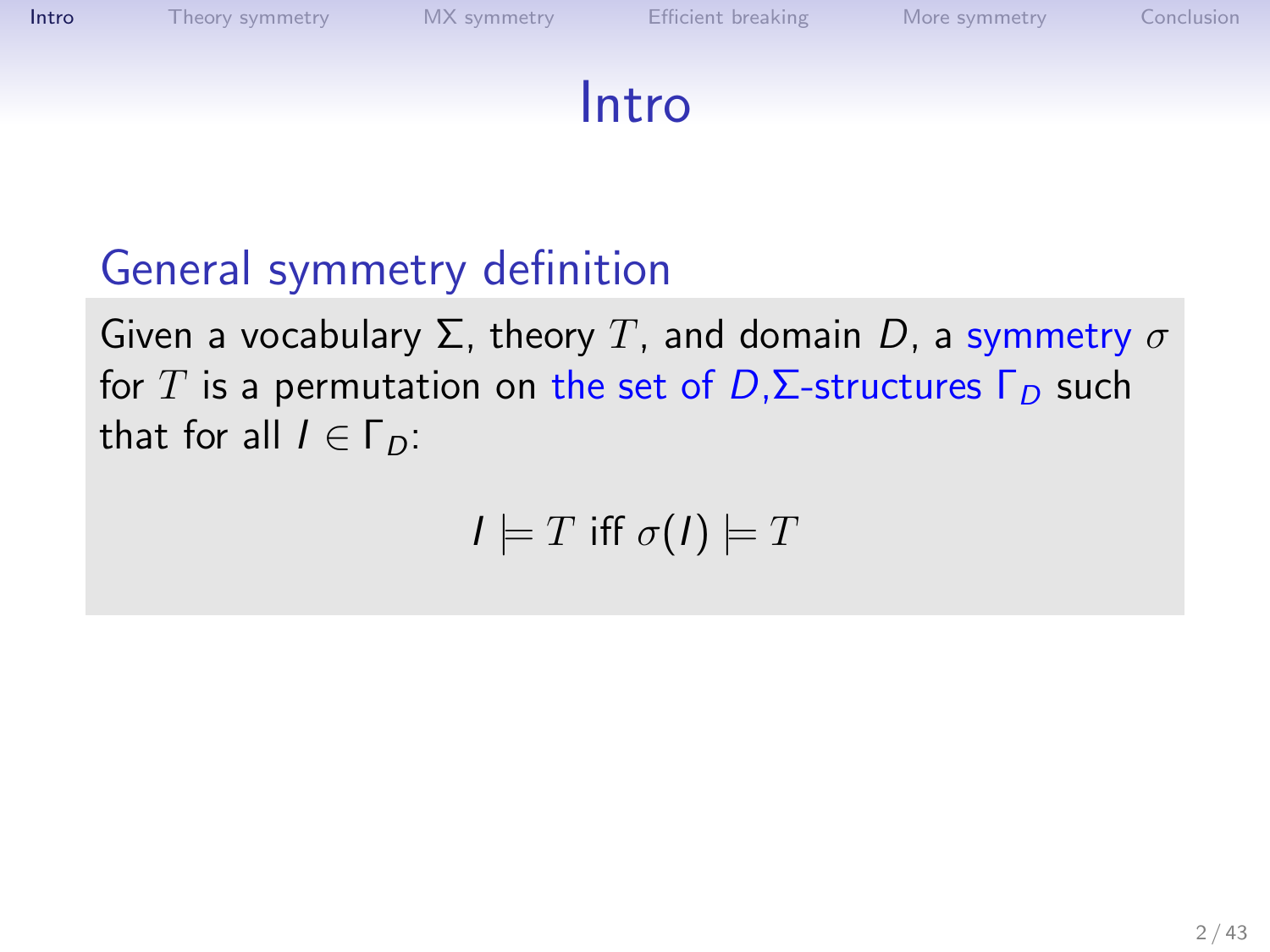

#### General symmetry definition

Given a vocabulary  $\Sigma$ , theory T, and domain D, a symmetry  $\sigma$ for T is a permutation on the set of  $D$ ,  $\Sigma$ -structures  $\Gamma_D$  such that for all  $I \in \Gamma_D$ :

$$
I \models T \text{ iff } \sigma(I) \models T
$$

Why study symmetry? speeding up search – symmetry breaking avoid parts of the search space symmetrical to failed parts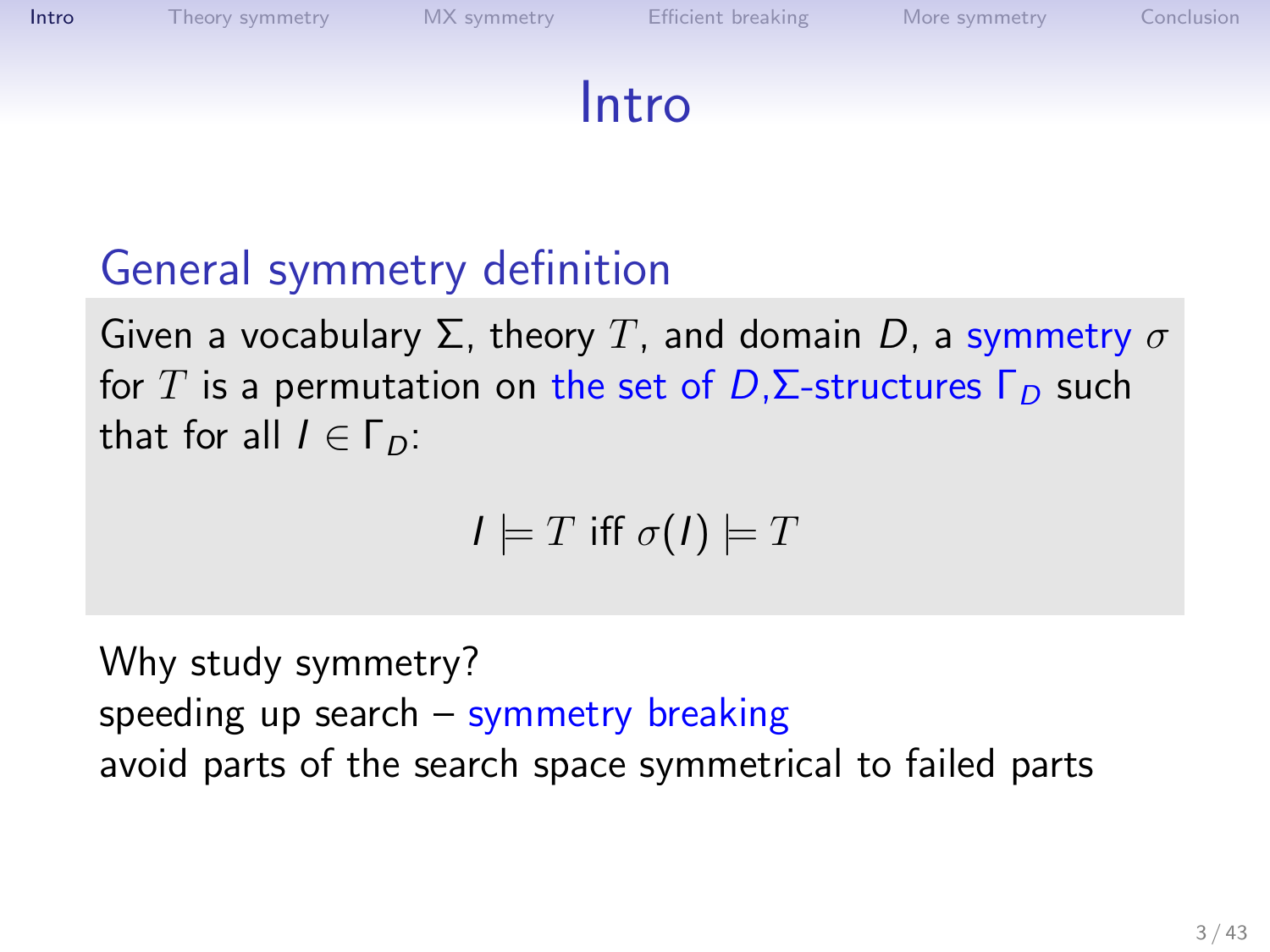#### **Outline**

#### [Intro](#page-1-0)

- [Theory symmetry](#page-4-0)
- [MX symmetry](#page-21-0)
- [Efficient breaking](#page-34-0)
- [More symmetry](#page-39-0)
- [Conclusion](#page-40-0)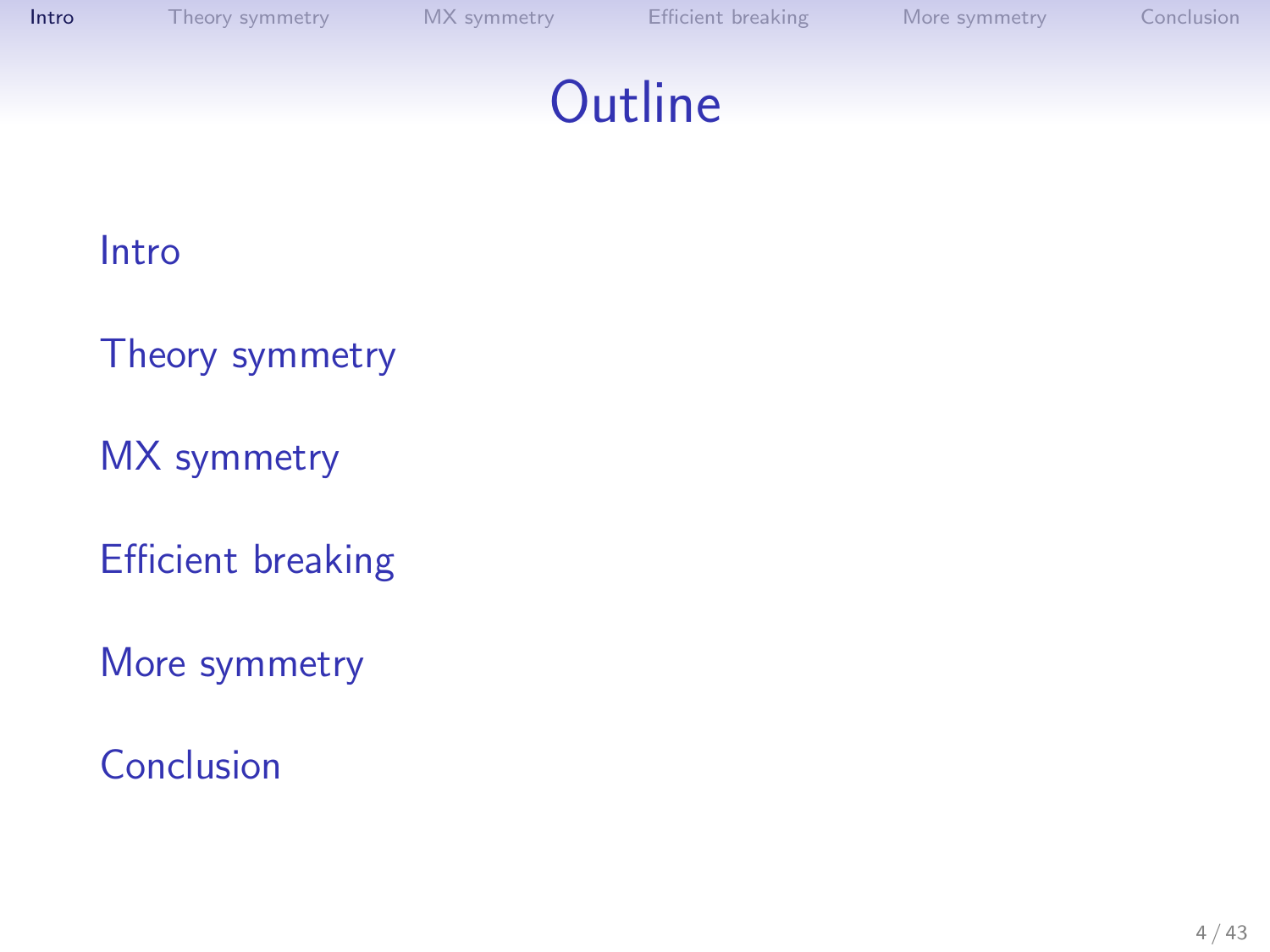# Prelims: First-Order Logic (FO)

- vocabulary  $\Sigma$  of (function and predicate) symbols  $S/k$
- $\Sigma$ -theory  $T$
- $\Sigma$ -structure I
	- domain D
	- interpretations  $S^I$  for all  $S \in \Sigma$

Semantics captured by satisfiability relation:

<span id="page-4-0"></span> $I \models T$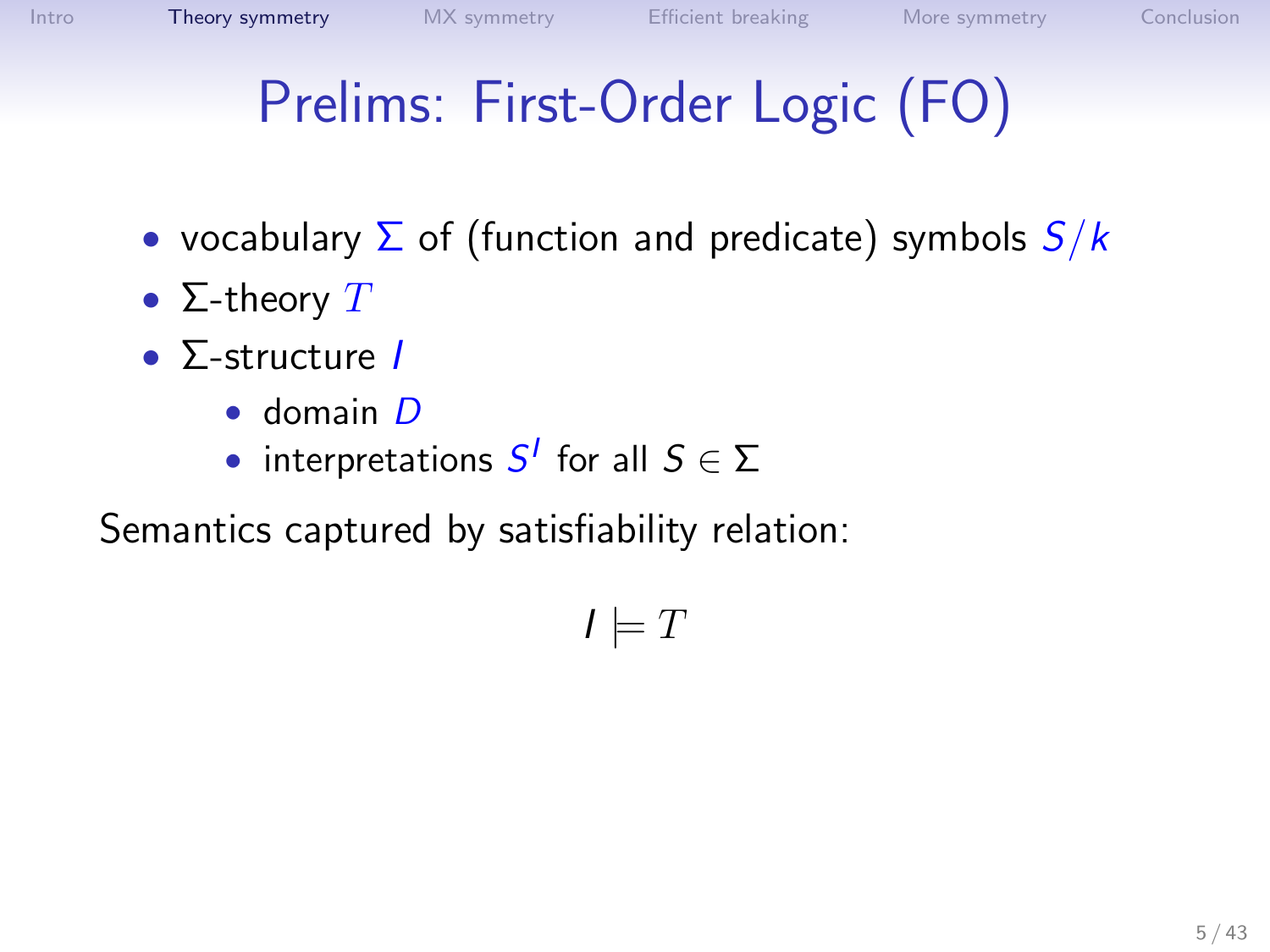# Prelims: First-Order Logic (FO)

- vocabulary  $\Sigma$  of (function and predicate) symbols  $S/k$
- $\Sigma$ -theory  $T$
- $\Sigma$ -structure I
	- domain D
	- interpretations  $S^I$  for all  $S \in \Sigma$

Semantics captured by satisfiability relation:

 $I \models T$ 

In ASP: program  $\leftrightarrow$  theory, set of facts  $\leftrightarrow$  structure.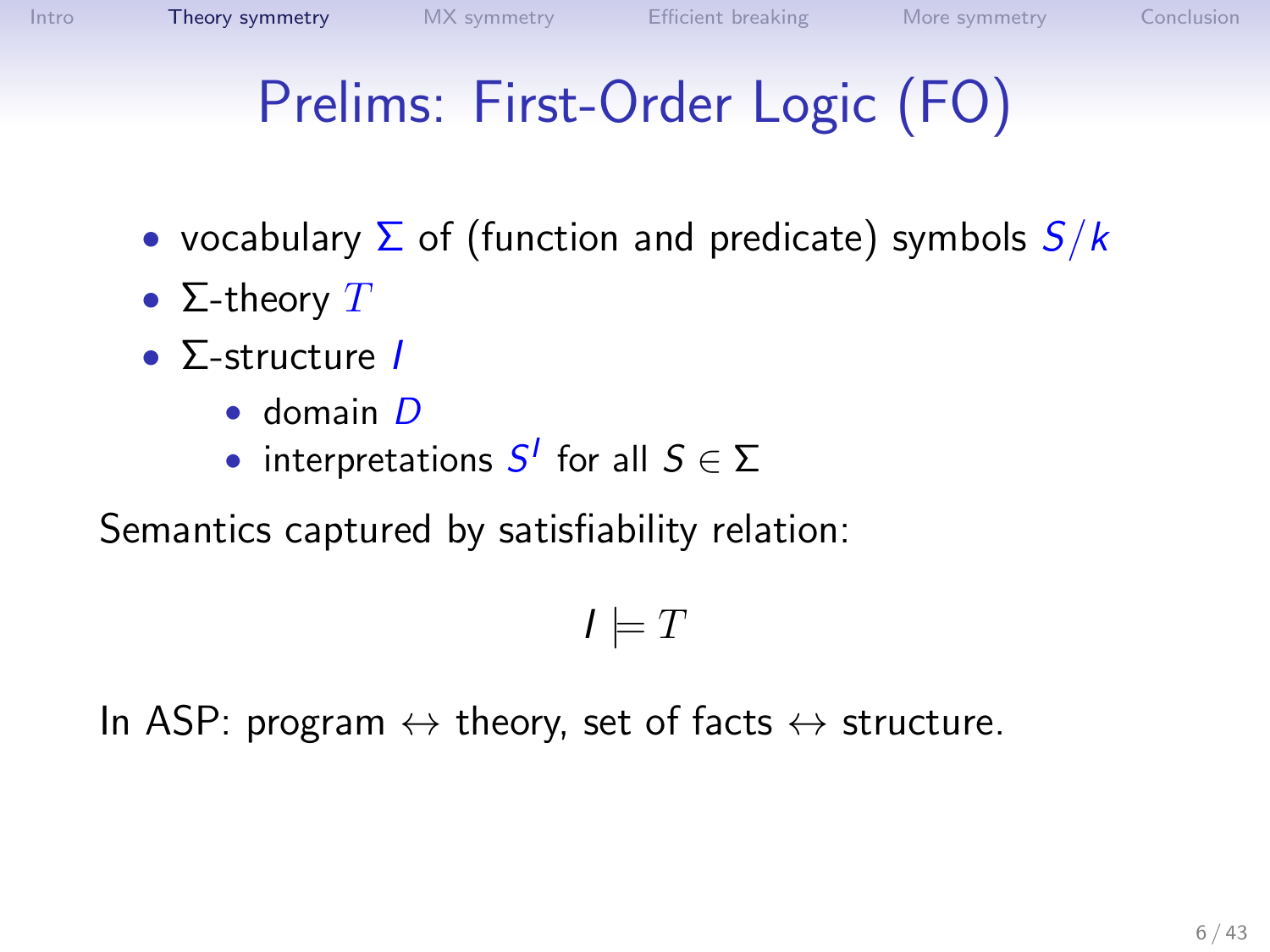# Prelims: First-Order Logic (FO)

- vocabulary  $\Sigma$  of (function and predicate) symbols  $S/k$
- $\Sigma$ -theory  $T$
- $\Sigma$ -structure I
	- domain D
	- interpretations  $S^I$  for all  $S \in \Sigma$

Semantics captured by satisfiability relation:

 $I \models T$ 

In ASP: program  $\leftrightarrow$  theory, set of facts  $\leftrightarrow$  structure. For the rest of the talk: vocabulary and domain are implicit and fixed.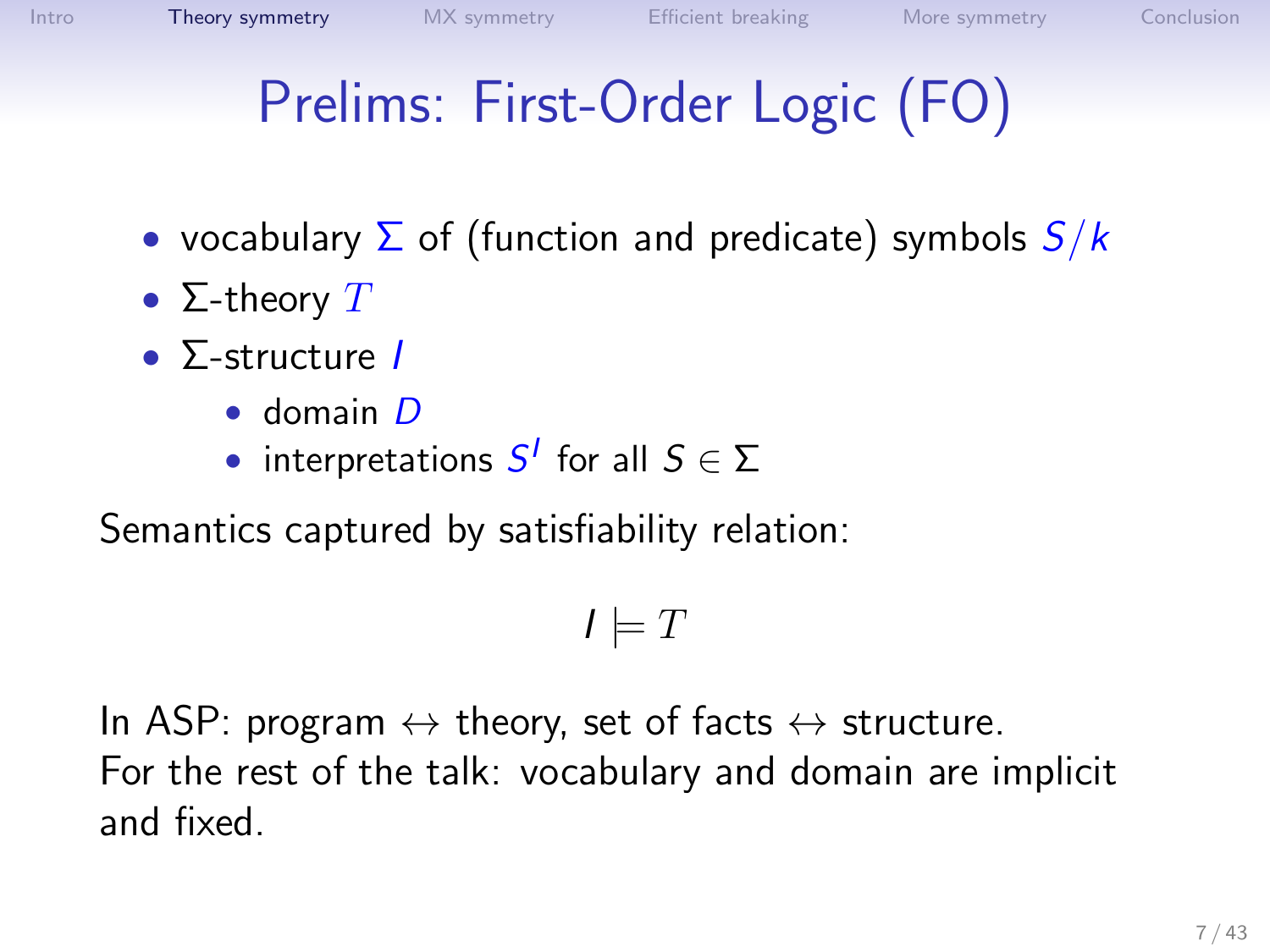## Running example: graph coloring

 $T_{\rm gc}$ 

$$
\forall x_1 \ y_1: Edge(x_1, y_1) \Rightarrow Color(x_1) \ne Color(y_1) \n\forall x_2 \ y_2: Edge(x_2, y_2) \Rightarrow V(x_2) \land V(y_2) \n\forall x_3: C(Color(x_3))
$$

$$
I_{gc}.
$$

$$
V^{l_{gc}} = \{t, u, v, w\} \quad C^{l_{gc}} = \{r, g, b\}
$$
  
Edge<sup>l\_{gc}</sup> = \{(t, u), (u, v), (v, w), (w, t)\}  
Color<sup>l\_{gc}</sup> = t \mapsto r, u \mapsto g, v \mapsto b, w \mapsto g, r \mapsto r, g \mapsto g, b \mapsto b



Note:  $I_{gc} \models T_{gc}$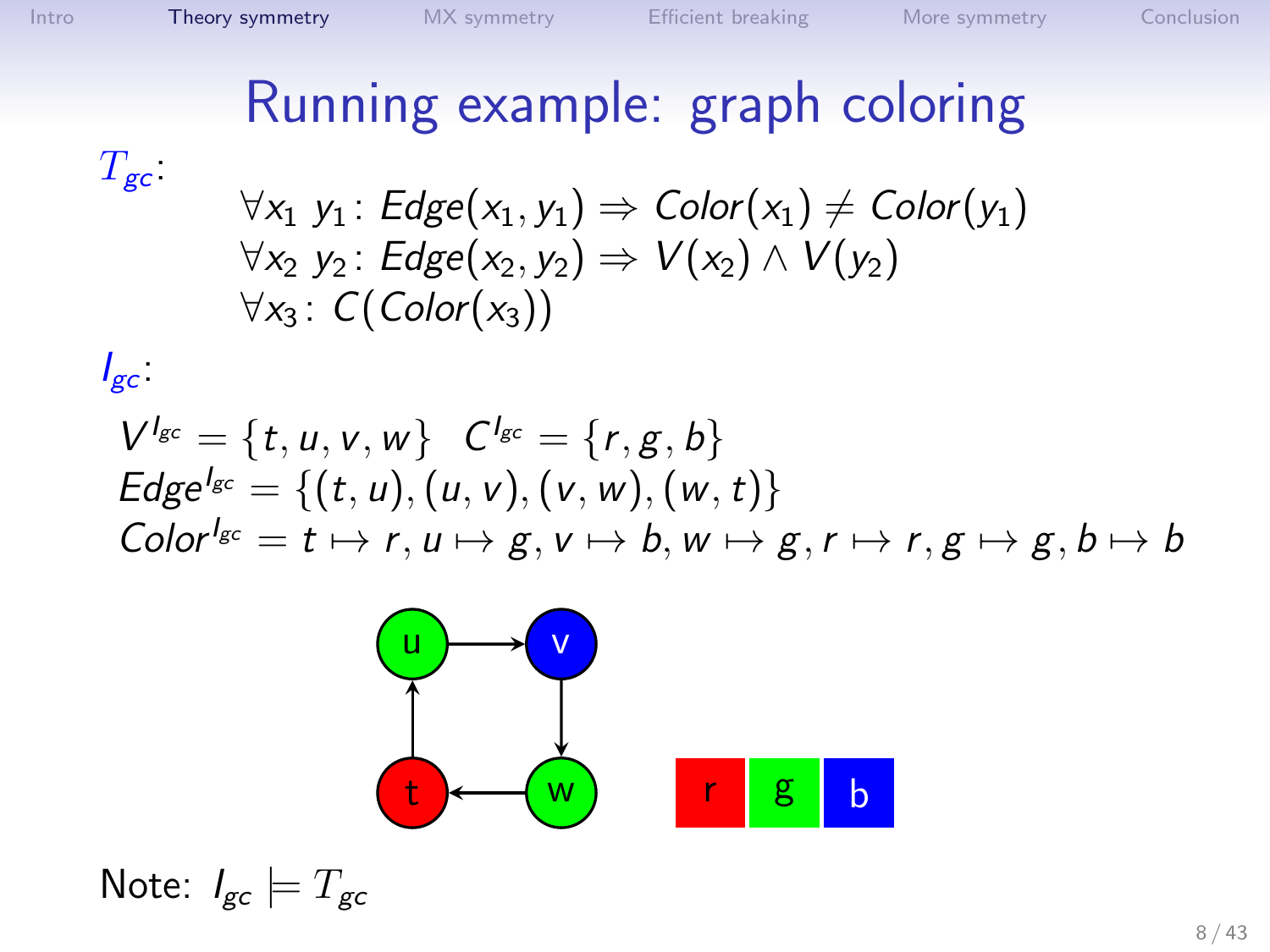## Symmetry for a theory

#### General symmetry definition

Given a vocabulary  $\Sigma$ , theory T, and domain D, a symmetry  $\sigma$ for T is a permutation on the set of  $D$ ,  $\Sigma$ -structures  $\Gamma_D$  such that for all  $I \in \Gamma_D$ :

$$
I \models T \text{ iff } \sigma(I) \models T
$$

Symmetries compose to symmetry groups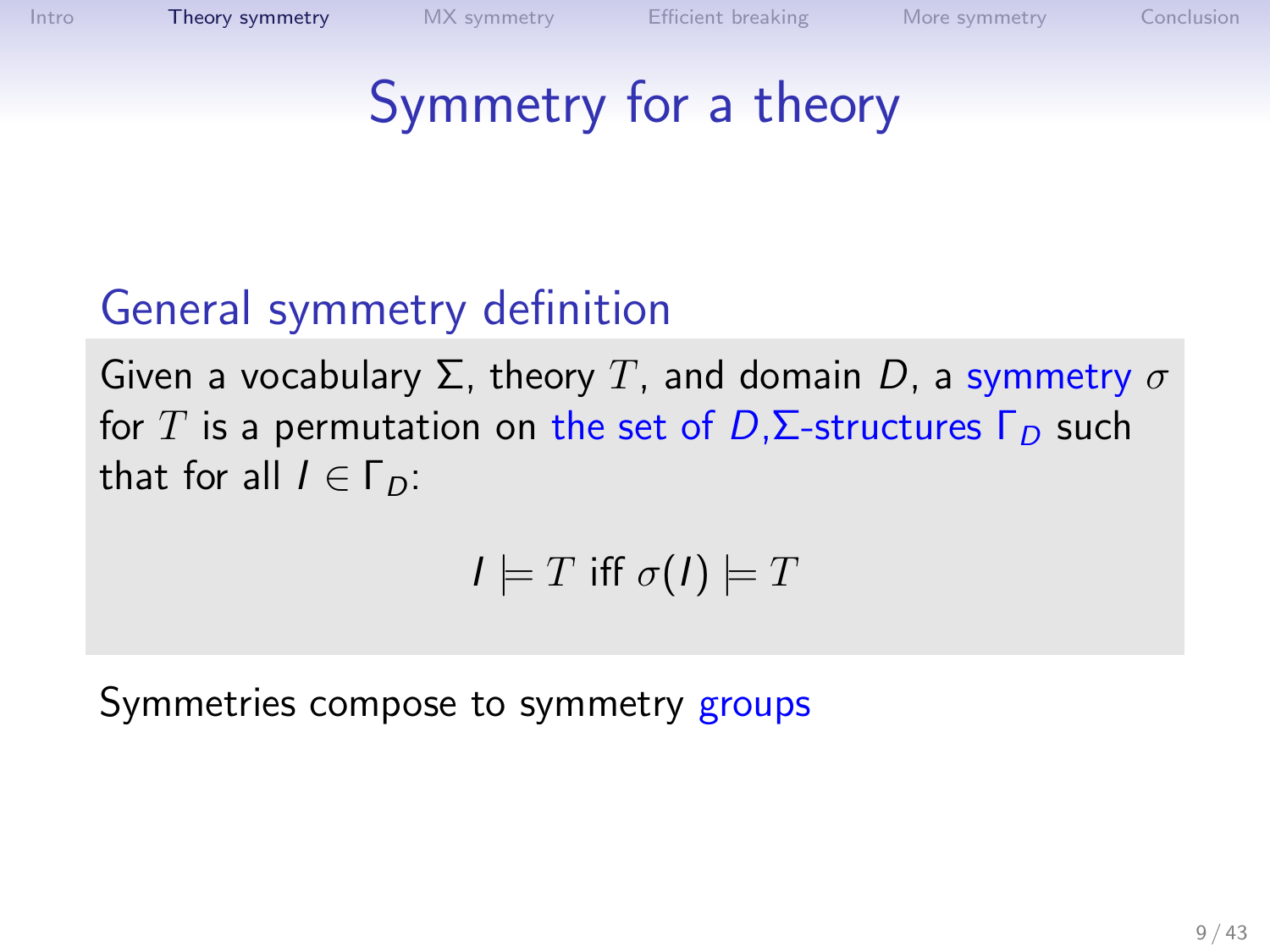#### Global Domain Symmetry

Permutation  $\pi$  on  $D$  induces permutation  $\sigma_{\pi}$  on  $\Gamma_D$ :

$$
(\pi(d_1),\ldots,\pi(d_n))\in P^{\sigma_{\pi}(I)} \text{ iff } (d_1,\ldots,d_n)\in P^I
$$
  

$$
f^{\sigma_{\pi}(I)}(\pi(d_1),\ldots,\pi(d_n))=\pi(d_0) \text{ iff } f^I(d_1,\ldots,d_n)=d_0
$$

Let's call such induced  $\sigma_\pi$  a Global Domain Symmetry for  $T.$ Intuitively, domain renaming  $\pi$  preserves satisfiability:  $\sigma_\pi(I) \models T$  iff  $I \models T$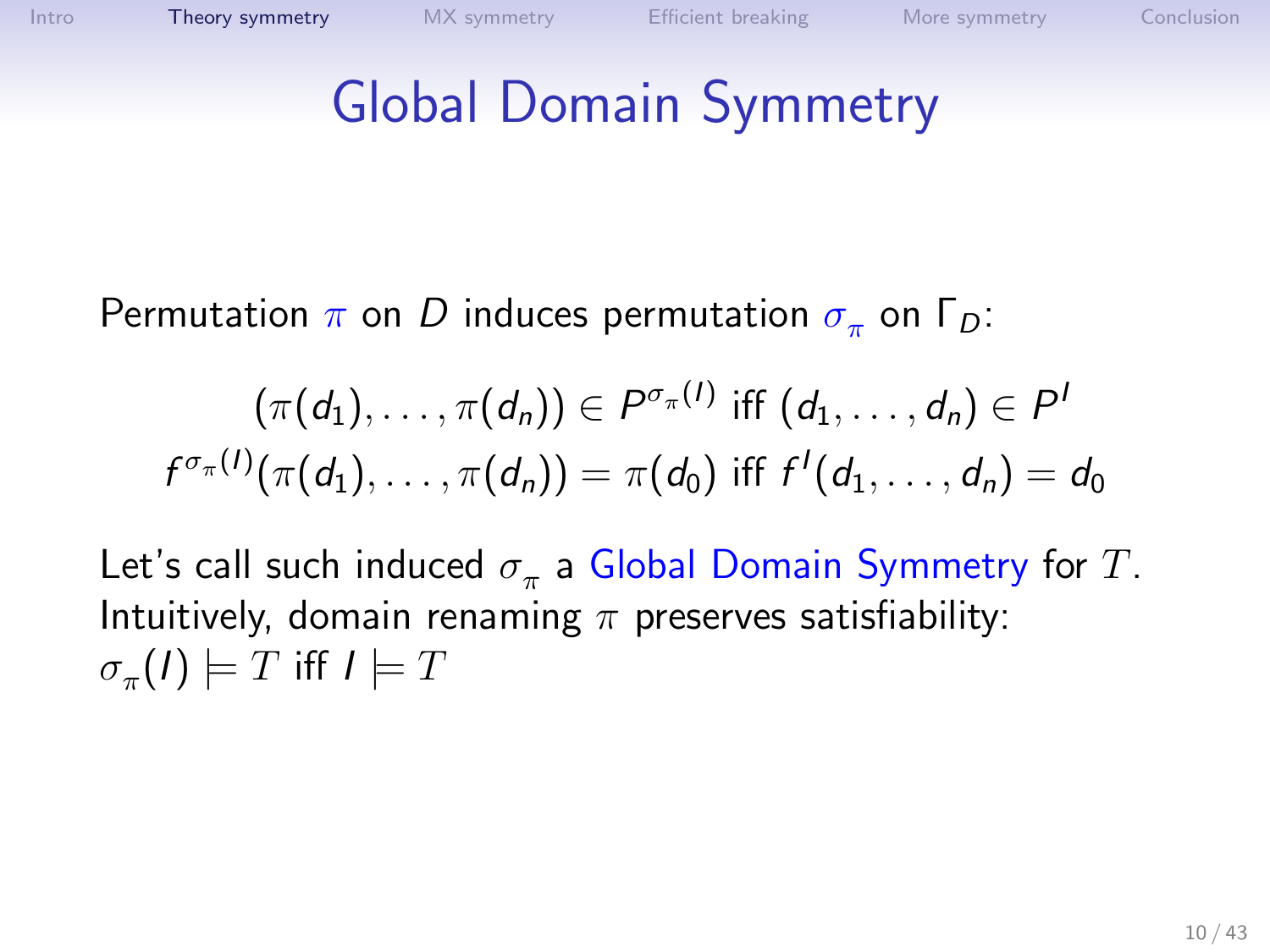#### Graph coloring ctd.

Let  $\pi = (v \; r)$ , so  $\sigma_{\pi}$  maps



to



which still models  $T_{gc}$ .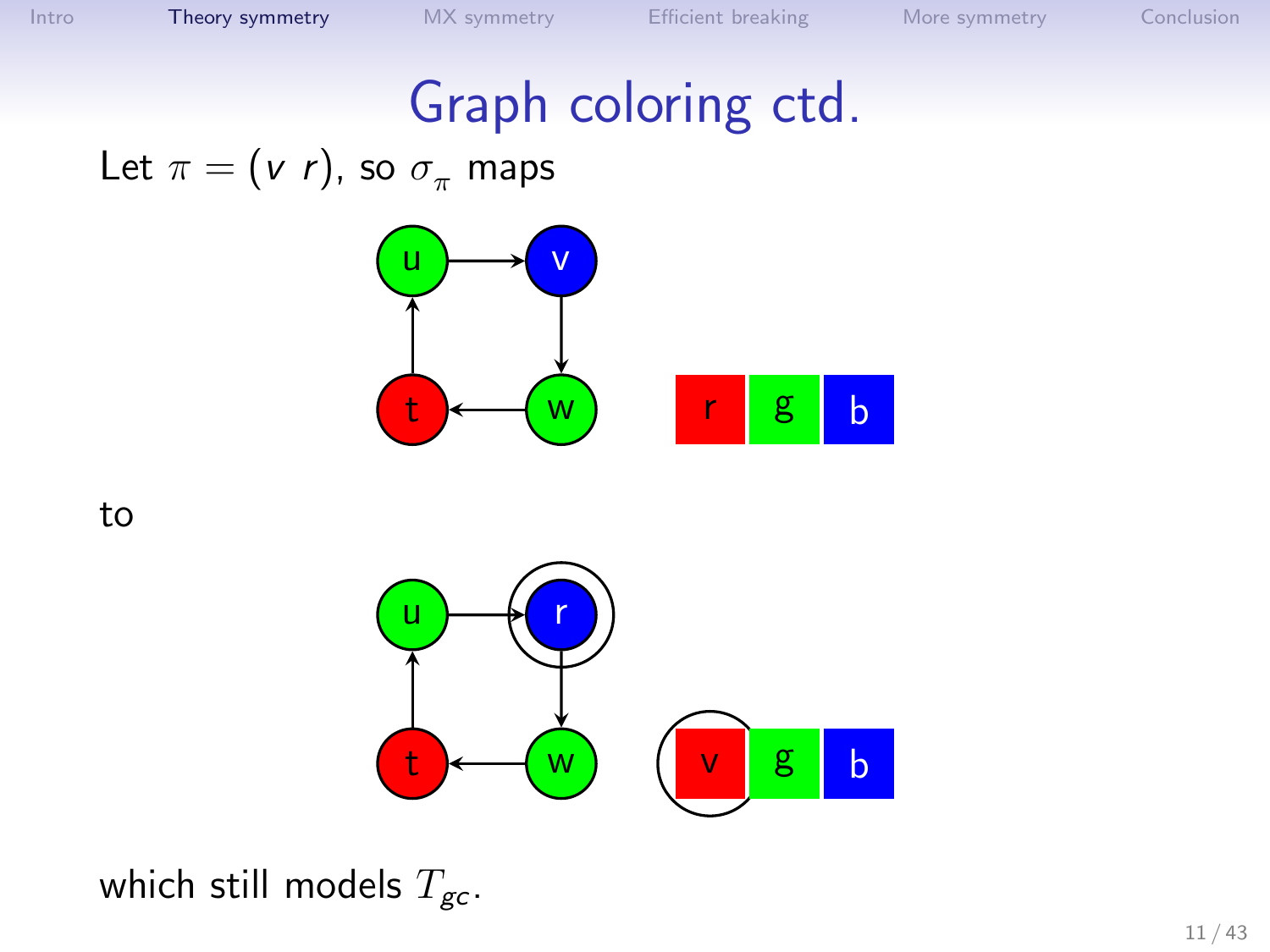### Connectively closed argument positions

More precise notion of domain symmetry: apply  $\pi$  only on limited set of argument positions A.

• Argument position  $S|n$  with  $S/k \in \Sigma$  and  $1 \le n \le k$ denotes  $S$ 's  $n^{th}$  argument.  $f|\mathbb{0}$  is output argument position.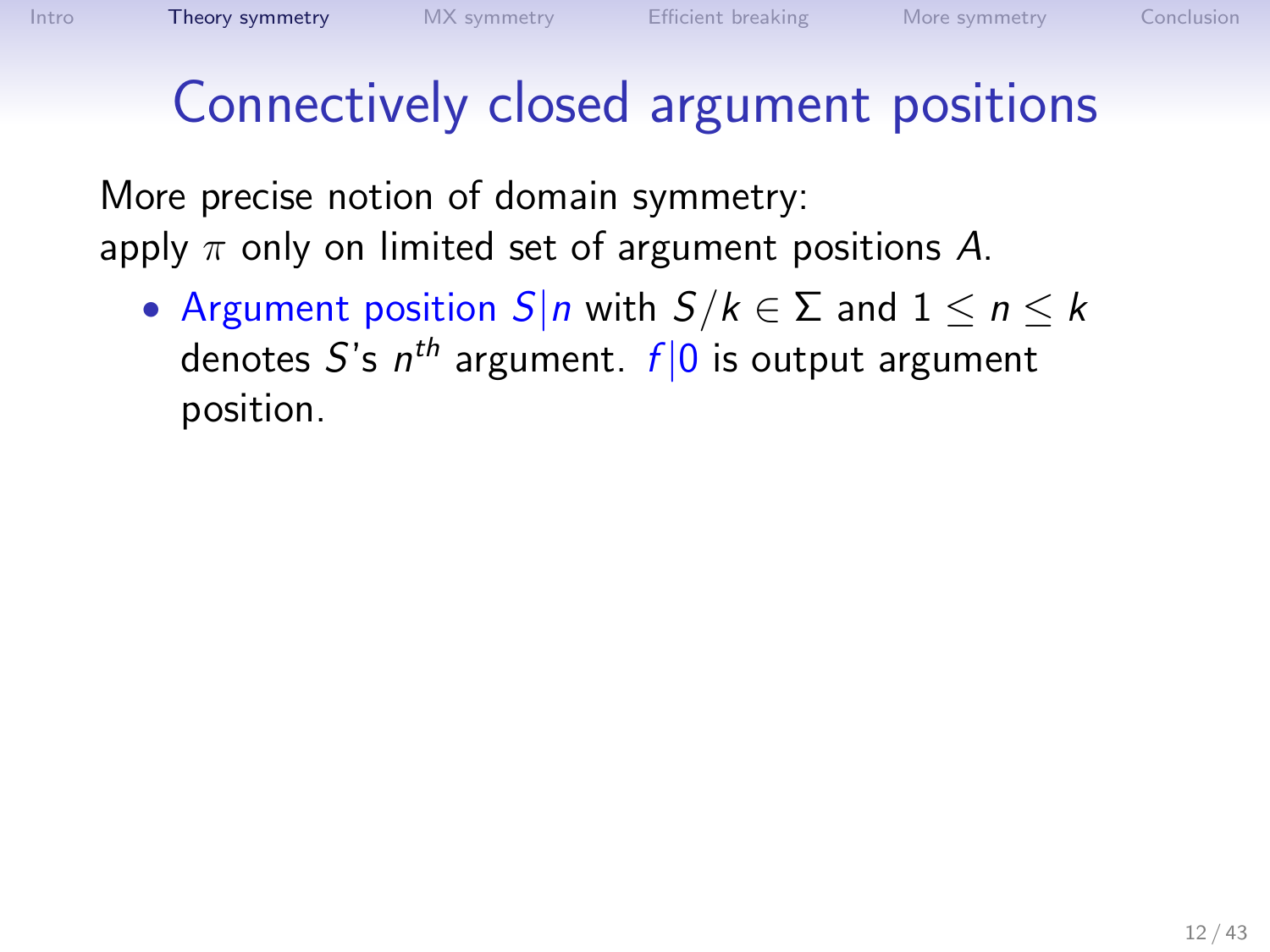#### Connectively closed argument positions

More precise notion of domain symmetry: apply  $\pi$  only on limited set of argument positions A.

- Argument position  $S|n$  with  $S/k \in \Sigma$  and  $1 \le n \le k$ denotes  $S$ 's  $n^{th}$  argument.  $f|\mathbb{0}$  is output argument position.
- Argument positions are connected under theory  $T$  if one occurs as subterm of the other, if they are connected by  $=$ , or if they are connected by quantified variables.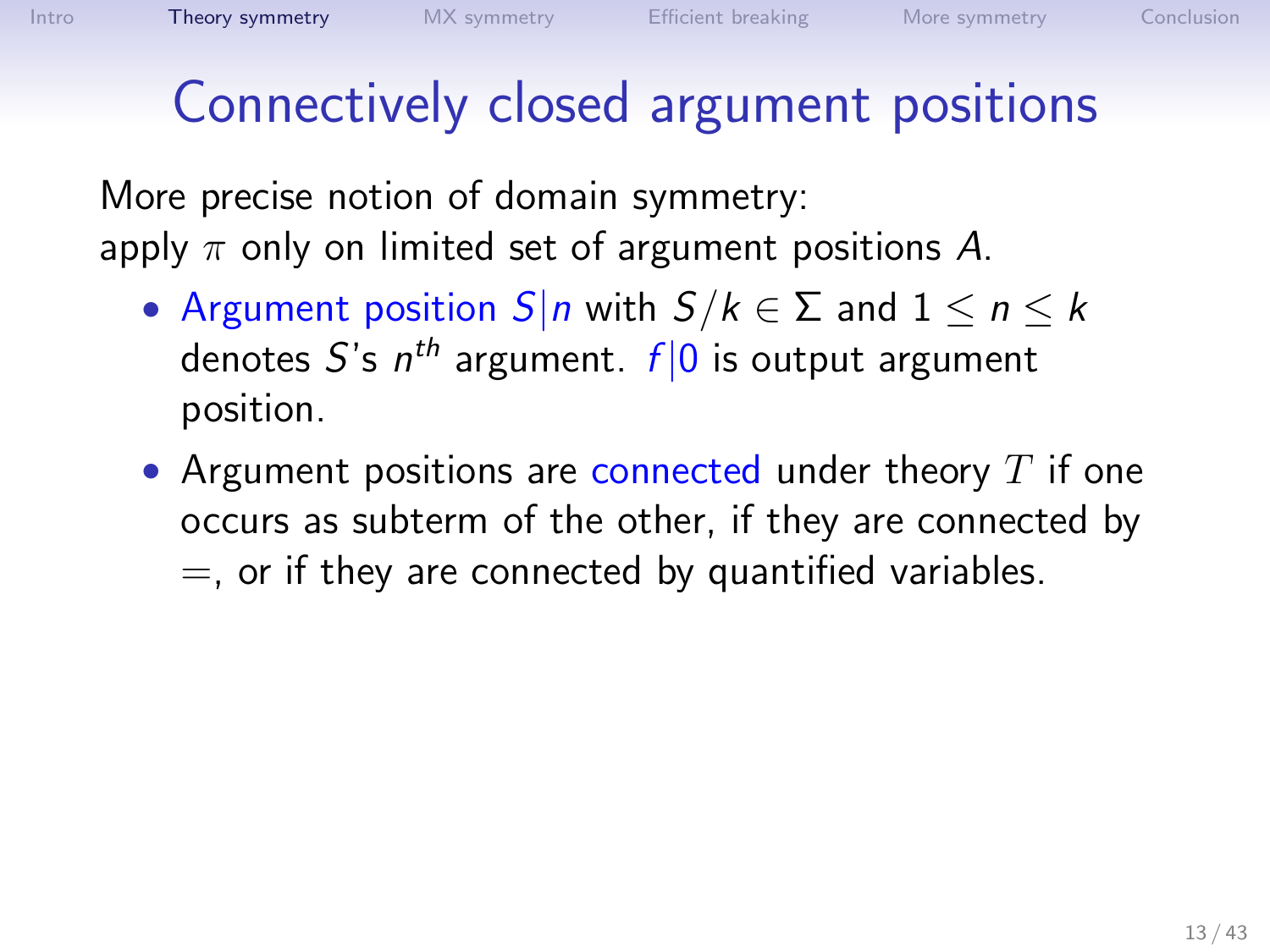#### Connectively closed argument positions

More precise notion of domain symmetry: apply  $\pi$  only on limited set of argument positions A.

- Argument position  $S|n$  with  $S/k \in \Sigma$  and  $1 \le n \le k$ denotes  $S$ 's  $n^{th}$  argument.  $f|\mathbb{0}$  is output argument position.
- Argument positions are connected under theory  $T$  if one occurs as subterm of the other, if they are connected by  $=$ , or if they are connected by quantified variables.
- A set of argument positions A is connectively closed under T if no other argument positions of  $\Sigma$  are connected to  $A$  under  $T$ .

Intuitively, a partition of connectively closed argument positions under T corresponds to a well-defined typing of T.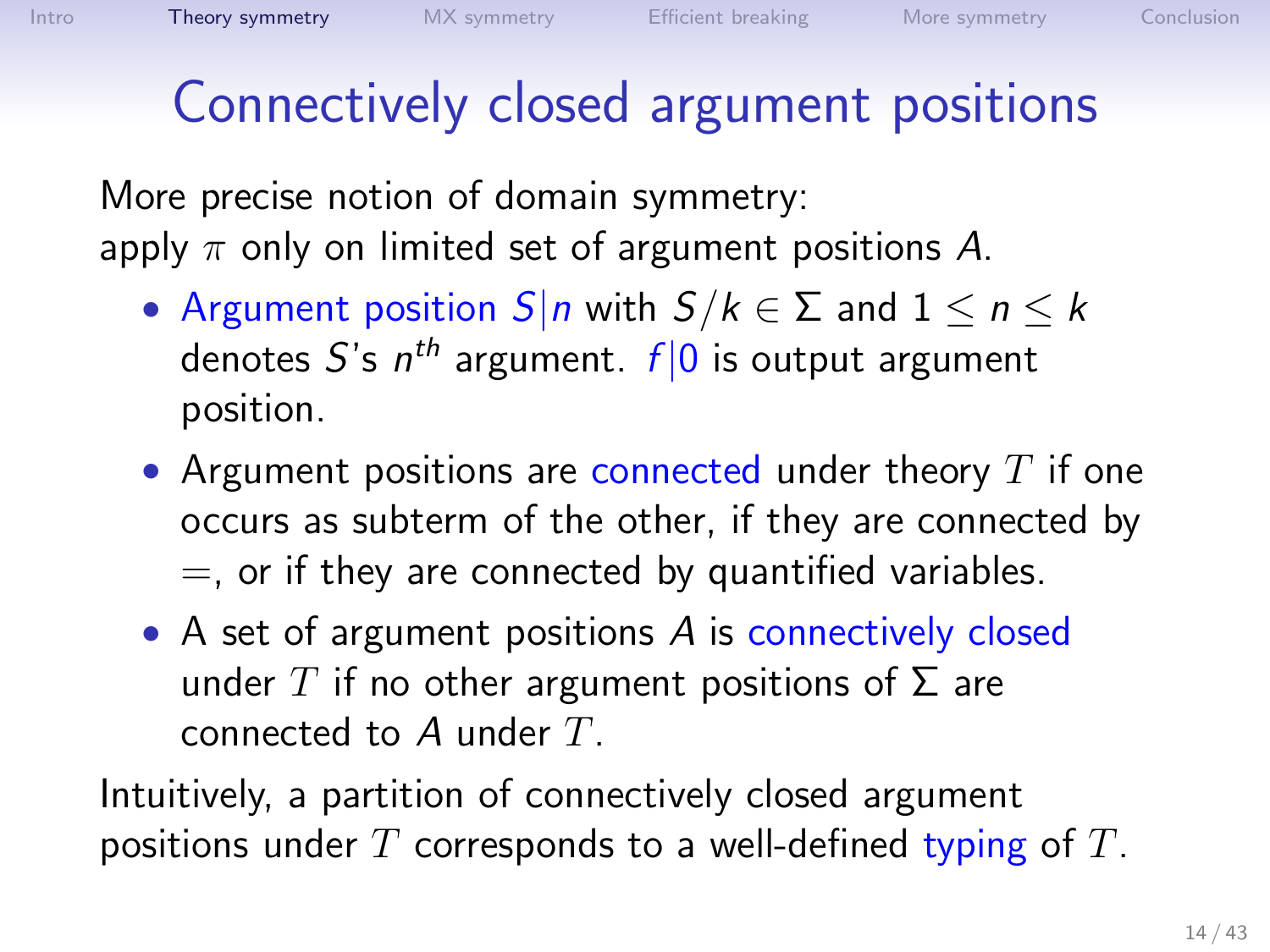### Graph coloring ctd.

 $T_{\text{gc}}$ :

#### $\forall x_1 \; y_1 : Edge(x_1, y_1) \Rightarrow Color(x_1) \ne Color(y_1)$  $\forall x_2 \; y_2$ : Edge $(x_2, y_2) \Rightarrow V(x_2) \wedge V(y_2)$  $\forall x_3 : C(Color(x_3))$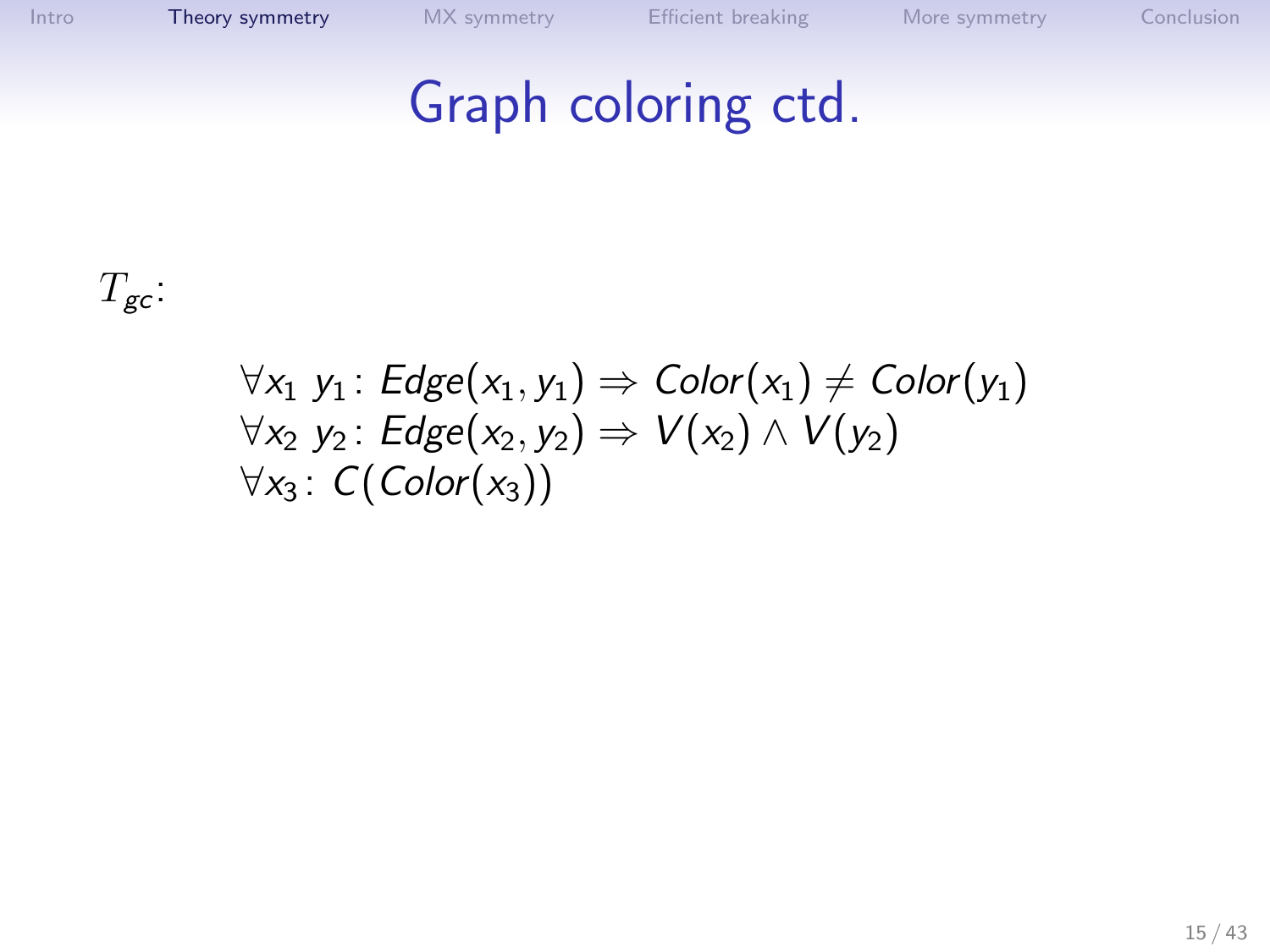## Graph coloring ctd.

 $T_{\text{gc}}$ :

$$
\forall x_1 \ y_1: Edge(x_1, y_1) \Rightarrow Color(x_1) \ne Color(y_1)
$$
  
\n
$$
\forall x_2 \ y_2: Edge(x_2, y_2) \Rightarrow V(x_2) \land V(y_2)
$$
  
\n
$$
\forall x_3: C(Color(x_3))
$$

Connectively closed argument position partition under  $T_{gc}$ :

- $\{V|1, Edge|1, Edge|2, Color|1\}$
- ${C|1, Color|0}$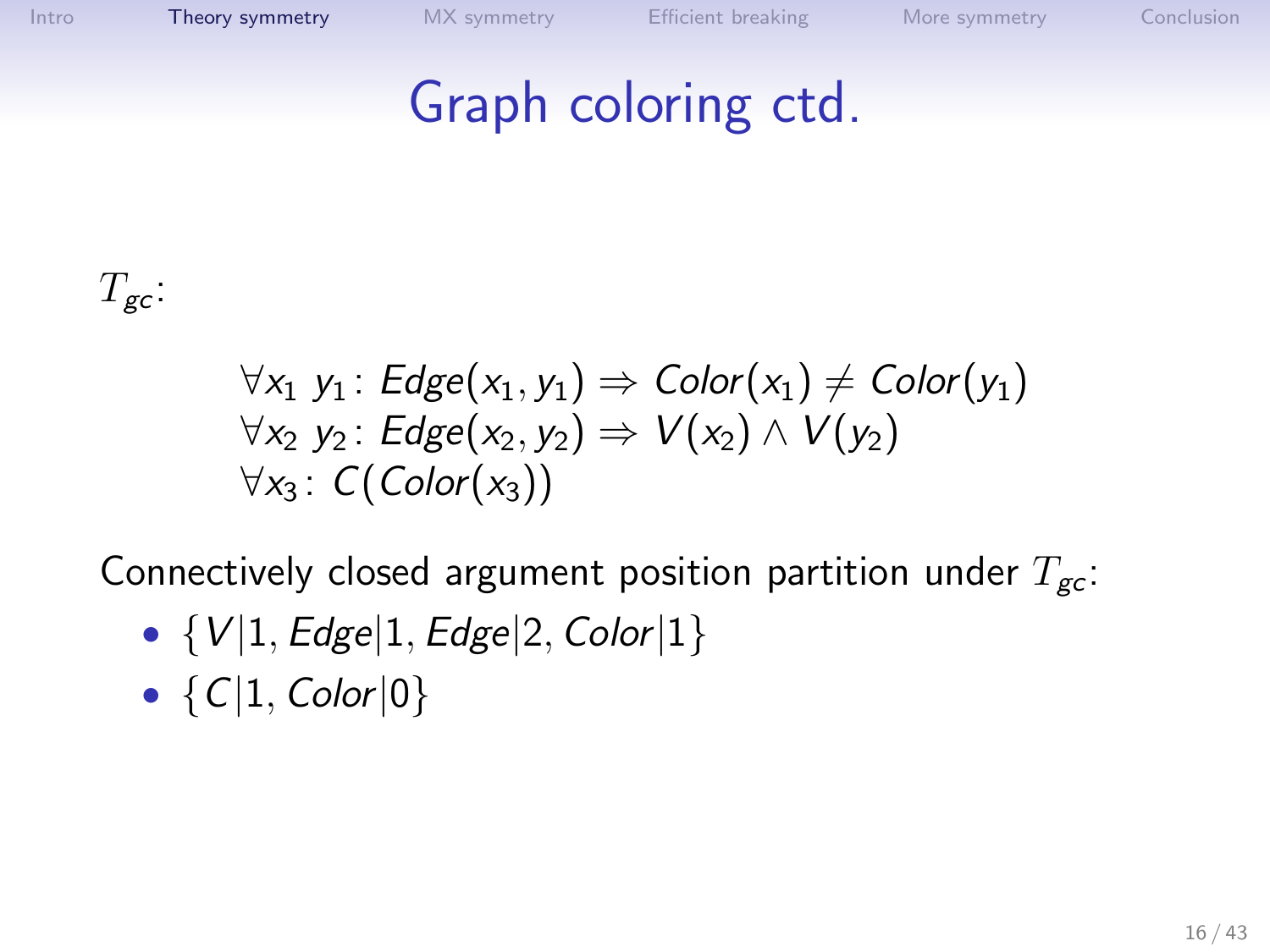#### Local Domain Symmetry

Permutation  $\pi$  on D and argument position set A induce permutation  $\sigma_{\pi}^{\mathcal{A}}$  on  $\mathsf{\Gamma}_{D}$ :

$$
(\pi^A(d_1),\ldots,\pi^A(d_n))\in P^{\sigma^A_{\pi}(I)}
$$
 iff  $(d_1,\ldots,d_n)\in P^I$   

$$
f^{\sigma^A_{\pi}(I)}(\pi^A(d_1),\ldots,\pi^A(d_n))=\pi^A(d_0)
$$
 iff  $f^I(d_1,\ldots,d_n)=d_0$ 

where  $\pi^A$  applies  $\pi$  only on argument positions in  $A$ .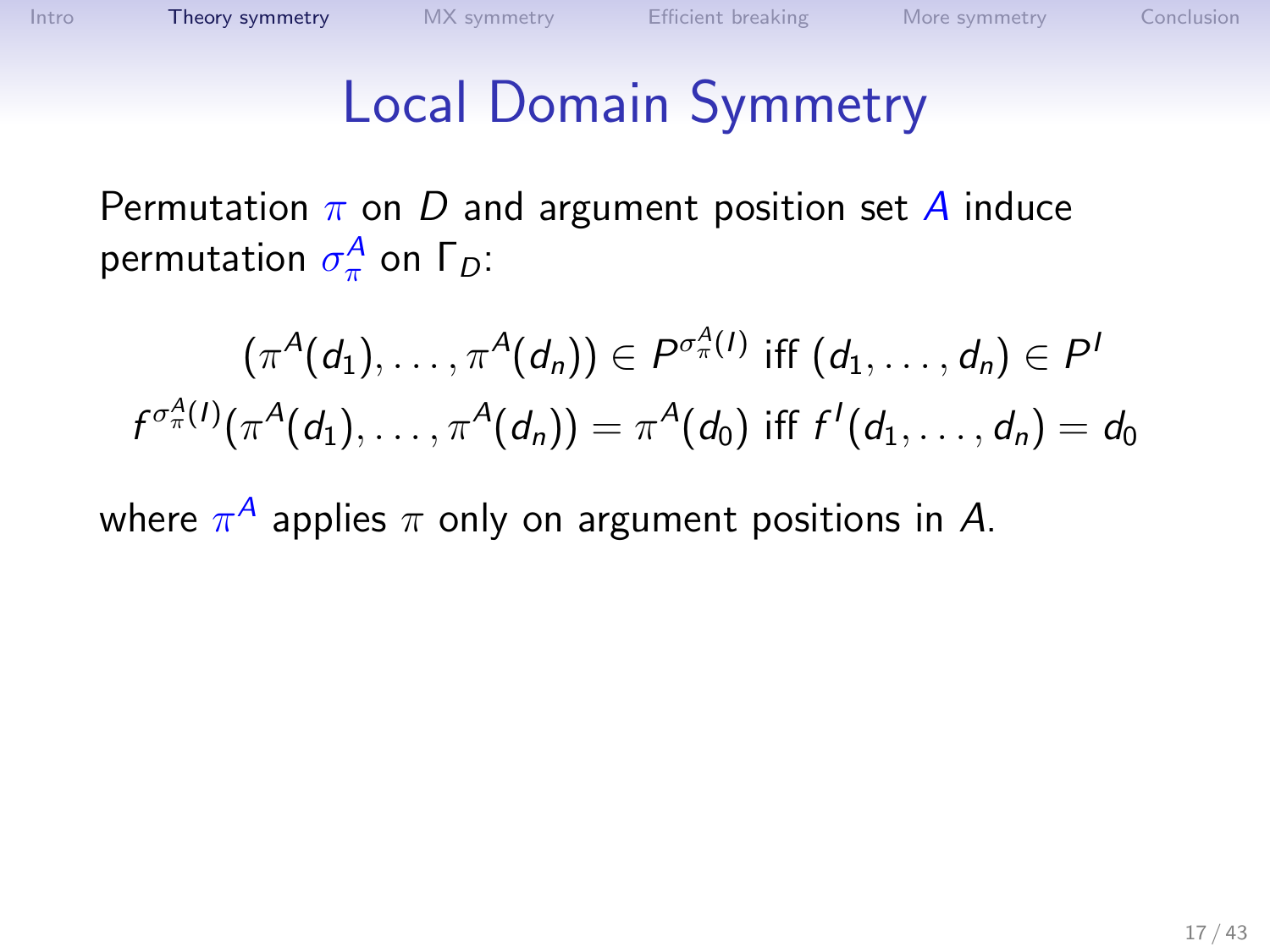#### Local Domain Symmetry

Permutation  $\pi$  on D and argument position set A induce permutation  $\sigma_{\pi}^{\mathcal{A}}$  on  $\mathsf{\Gamma}_{D}$ :

$$
(\pi^A(d_1),\ldots,\pi^A(d_n))\in P^{\sigma^A_{\pi}(I)}
$$
 iff  $(d_1,\ldots,d_n)\in P^I$   

$$
f^{\sigma^A_{\pi}(I)}(\pi^A(d_1),\ldots,\pi^A(d_n))=\pi^A(d_0)
$$
 iff  $f^I(d_1,\ldots,d_n)=d_0$ 

where  $\pi^A$  applies  $\pi$  only on argument positions in  $A$ .

If A is connectively closed under  $T$ ,  $\sigma_\pi^{\mathcal{A}}$  is a local domain symmetry of  $T$ .

Intuitively,  $\sigma_\pi^{\mathcal{A}}$  permutes domain element tuples according to some type  $A$  of  $T$ .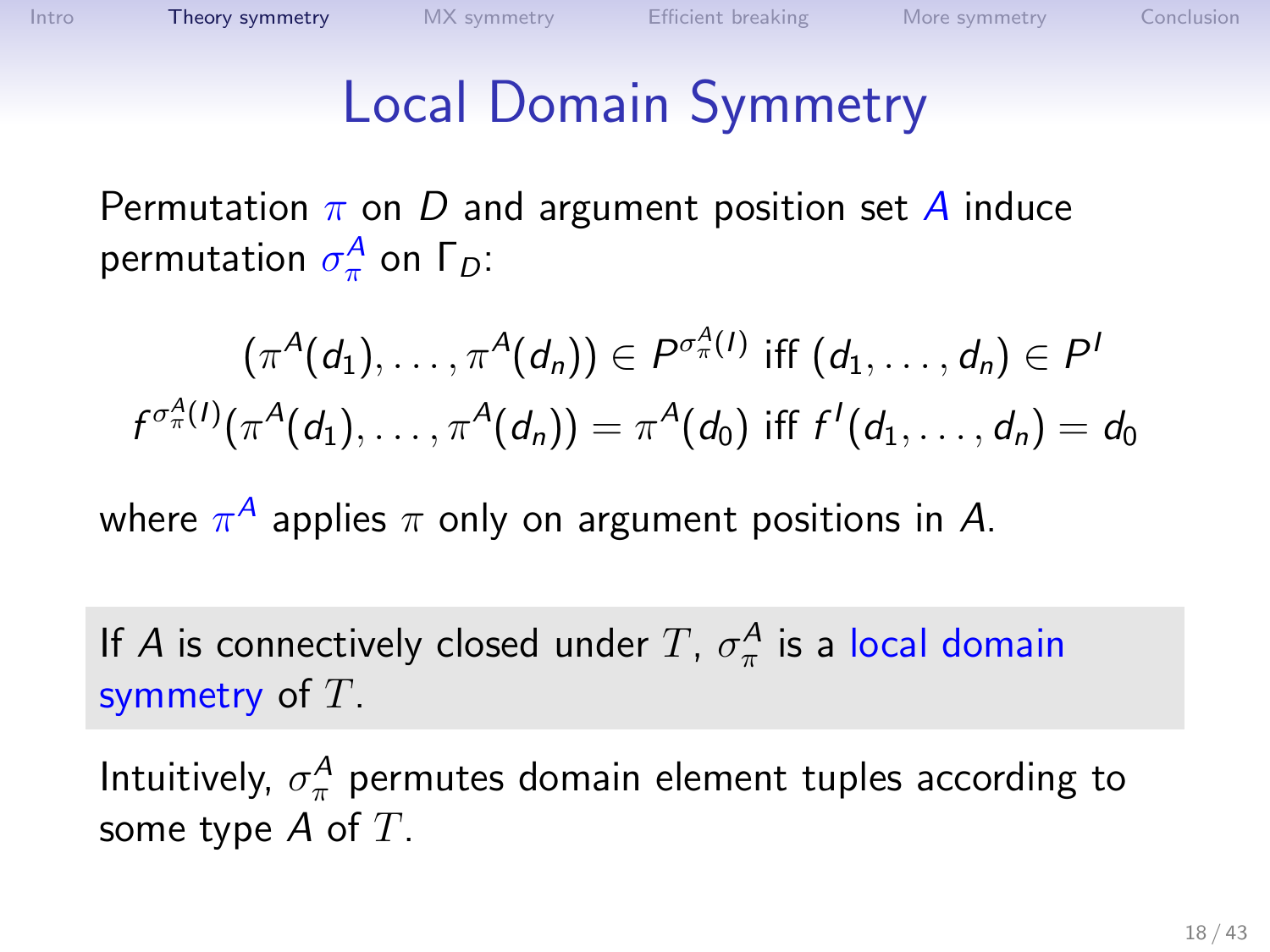#### Graph coloring ctd. Let  $\pi=(v \; r)$  and  $A=\{V|1, E dge|1, E dge|2, Color|1\}$ , so  $\sigma_{\pi}^{A}$ maps



to



which still models  $T_{gc}$ .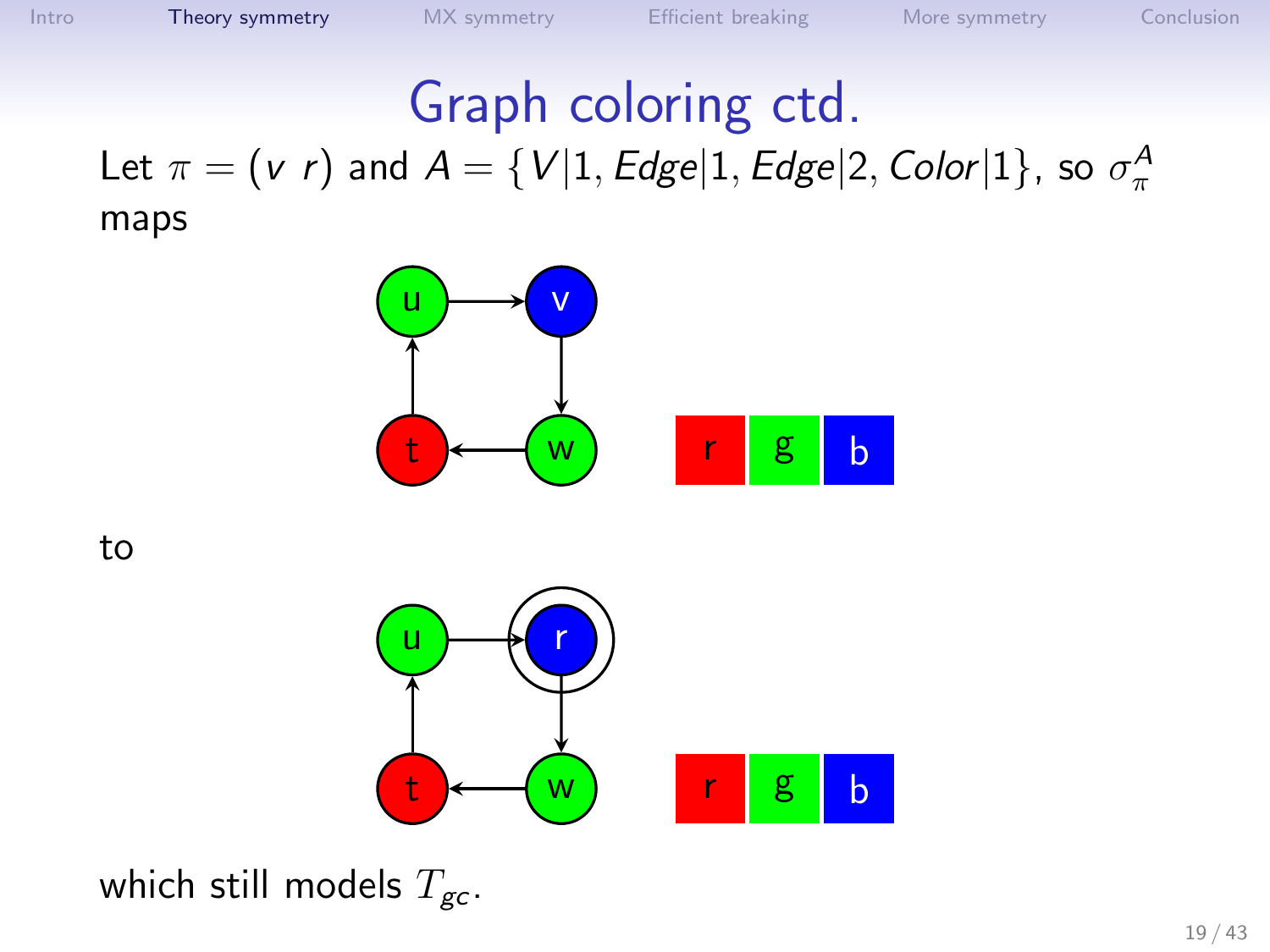## Local Domain Symmetry

• So far, so good: more or less known in literature (MACE, SEM, Paradox, ...)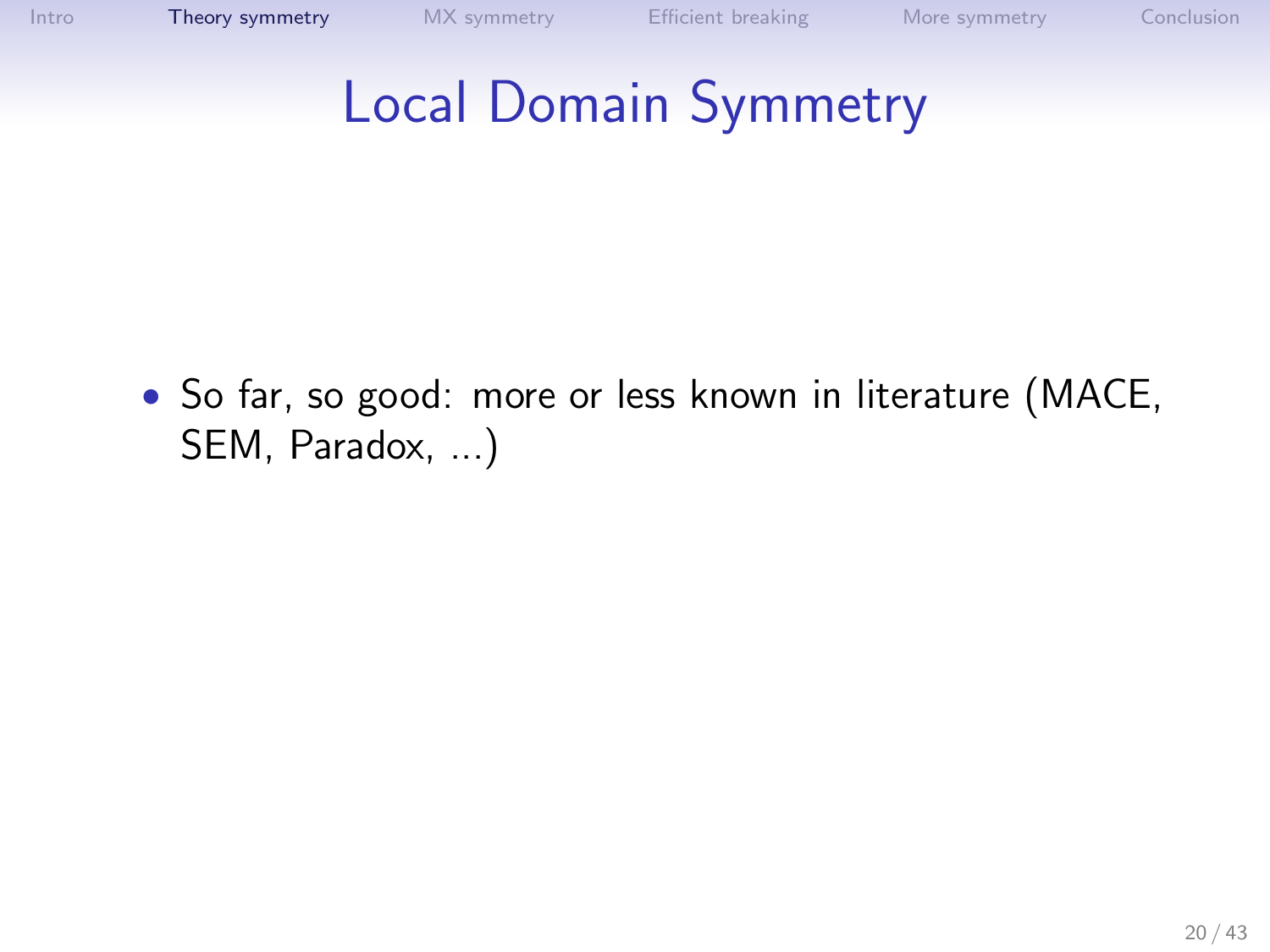## Local Domain Symmetry

- So far, so good: more or less known in literature (MACE, SEM, Paradox, ...)
- What if we have to take pre-interpreted symbols into  $account? \rightarrow Model$  eXpansion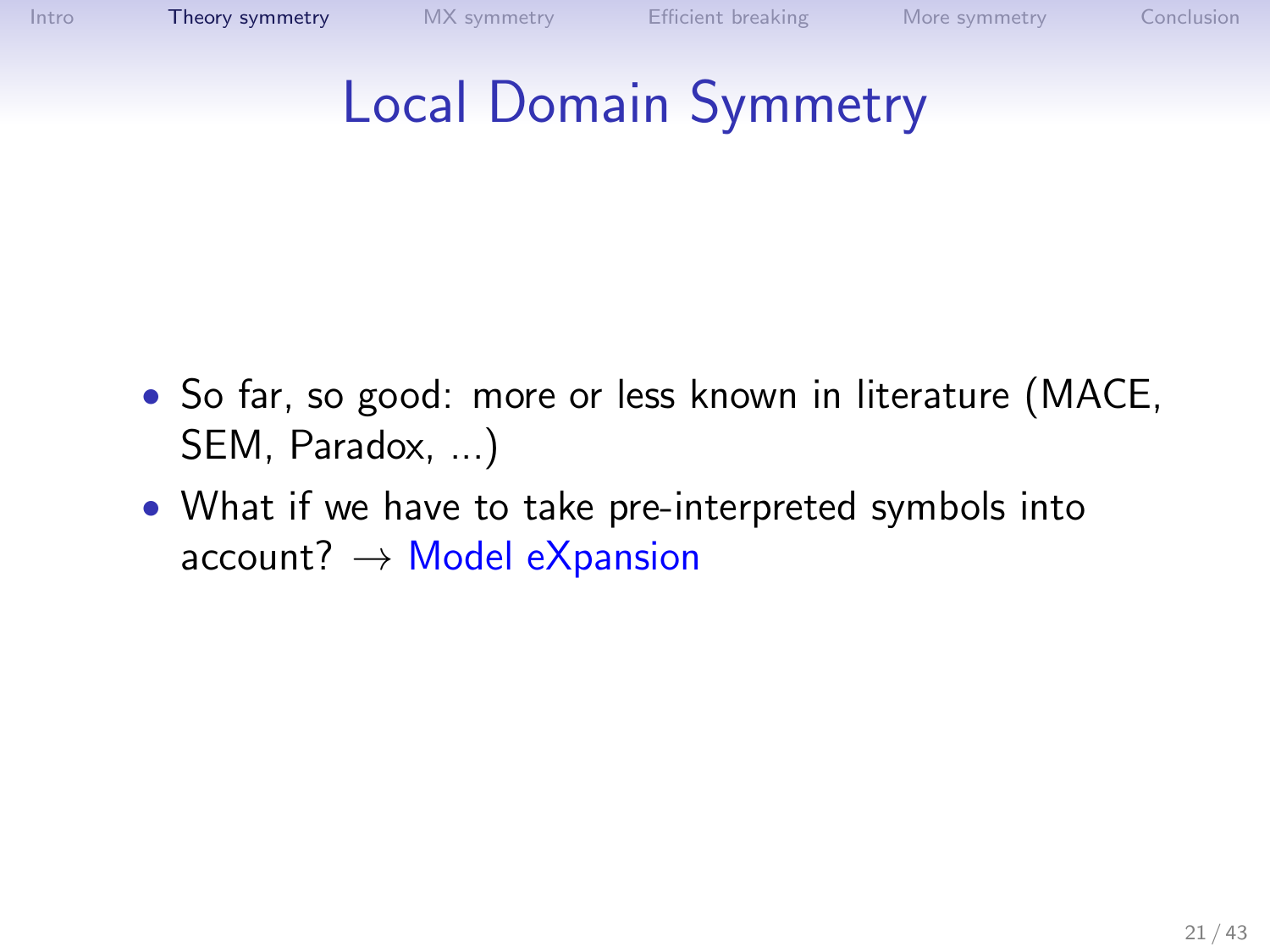# First-Order Model Expansion (MX)

In:

- vocabulary  $\Sigma = \sum_{in} \bigcup \sum_{out} (\sum_{in} \cap \Sigma_{out} = \emptyset)$
- $\Sigma$ -theory  $T$
- $\sum_{in}$ -structure  $I_{in}$ 
	- domain D
	- $\bullet$  interpretations  $S^{I_{in}}$  to  $S \in \Sigma_{in}$

Out:

- $\Sigma_{out}$ -structure  $I_{out}$  such that  $I_{in} \sqcup I_{out} \models T$ 
	- $\bullet$  same domain  $D$
	- $I_{in} \sqcup I_{out}$  merges both structures to a Σ-structure
- <span id="page-21-0"></span>• or "unsat"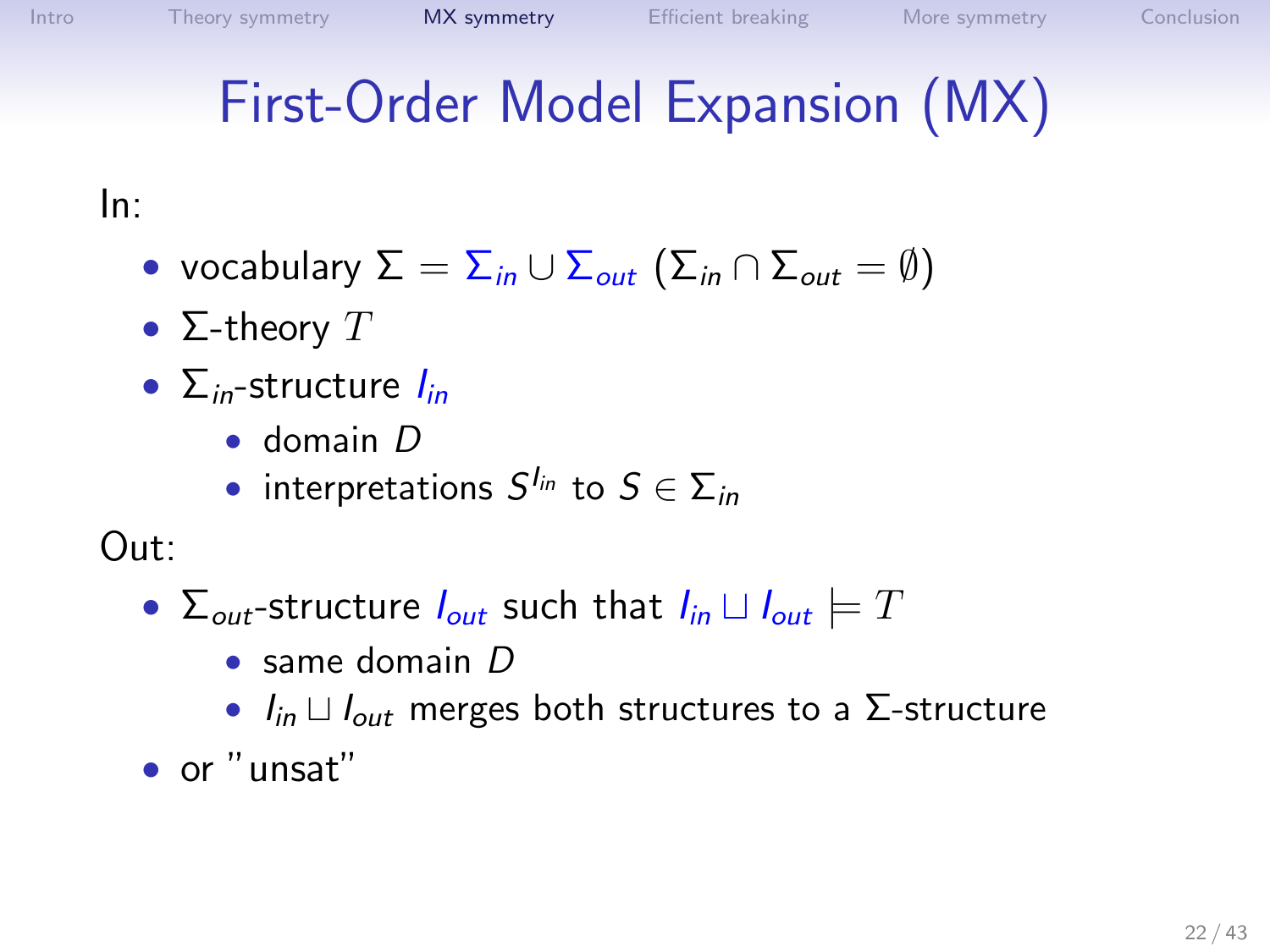# First-Order Model Expansion (MX)

In:

- vocabulary  $\Sigma = \sum_{in} \bigcup \sum_{out} (\sum_{in} \cap \Sigma_{out} = \emptyset)$
- $\Sigma$ -theory  $T$
- $\sum_{in}$ -structure  $I_{in}$ 
	- domain D
	- $\bullet$  interpretations  $S^{I_{in}}$  to  $S \in \Sigma_{in}$

Out:

- $\Sigma_{out}$ -structure  $I_{out}$  such that  $I_{in} \sqcup I_{out} \models T$ 
	- $\bullet$  same domain  $D$
	- $I_{in} \sqcup I_{out}$  merges both structures to a Σ-structure
- or "unsat"

Shortened as  $MX(T, I<sub>in</sub>)$ .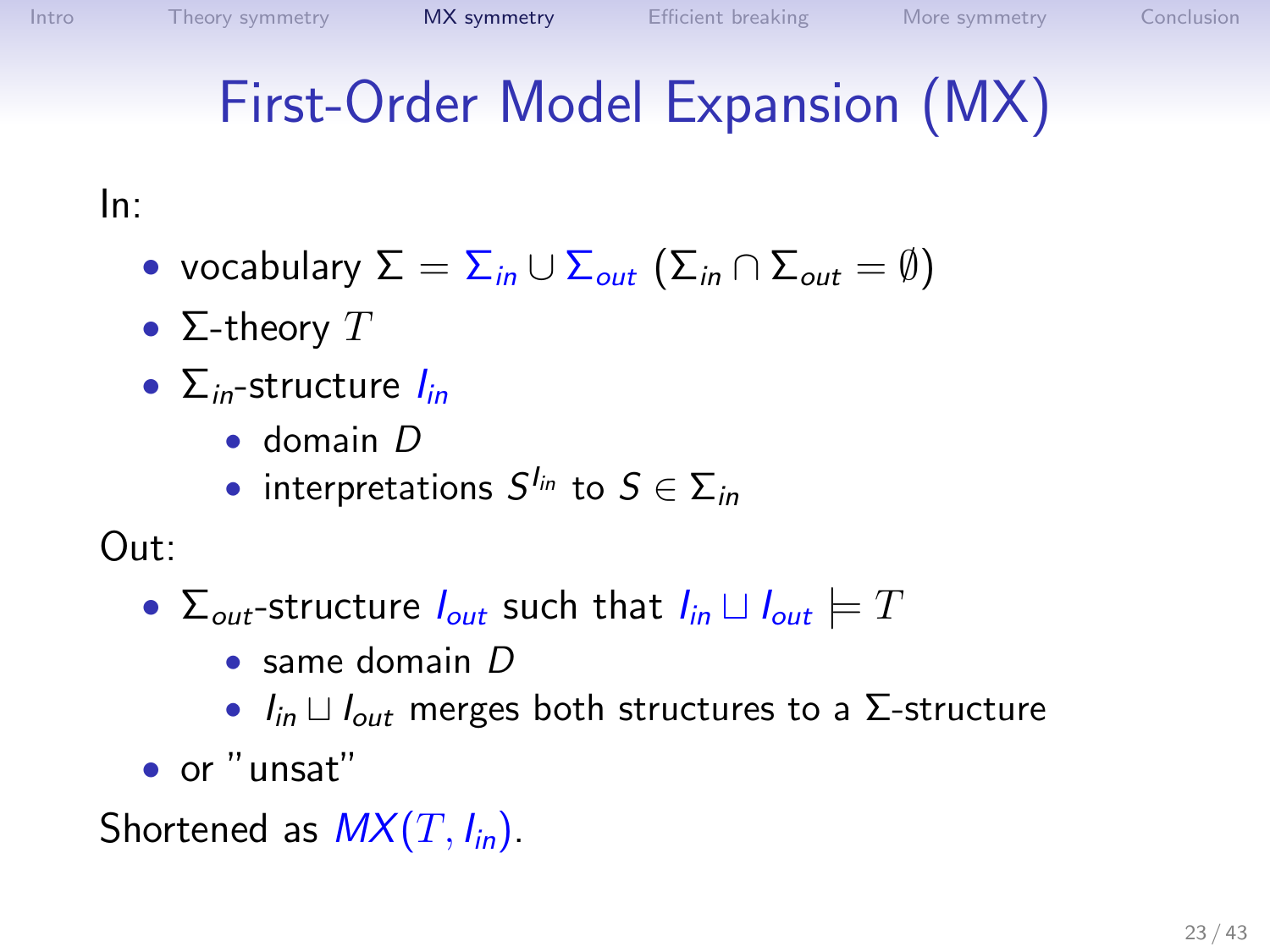## Graph coloring ctd.

 $T_{\rm gc}$ 

$$
\forall x_1 \ y_1: Edge(x_1, y_1) \Rightarrow Color(x_1) \ne Color(y_1)
$$
  

$$
\forall x_2 \ y_2: Edge(x_2, y_2) \Rightarrow V(x_2) \land V(y_2)
$$
  

$$
\forall x_3: C(Color(x_3))
$$

 $I_{gcin}$ :

$$
V^{I_{gcin}} = \{t, u, v, w\} \quad C^{I_{gcin}} = \{r, g, b\}
$$
  
Edge<sup>I\_{gcin</sup> = \{(t, u), (u, v), (v, w), (w, t)\}

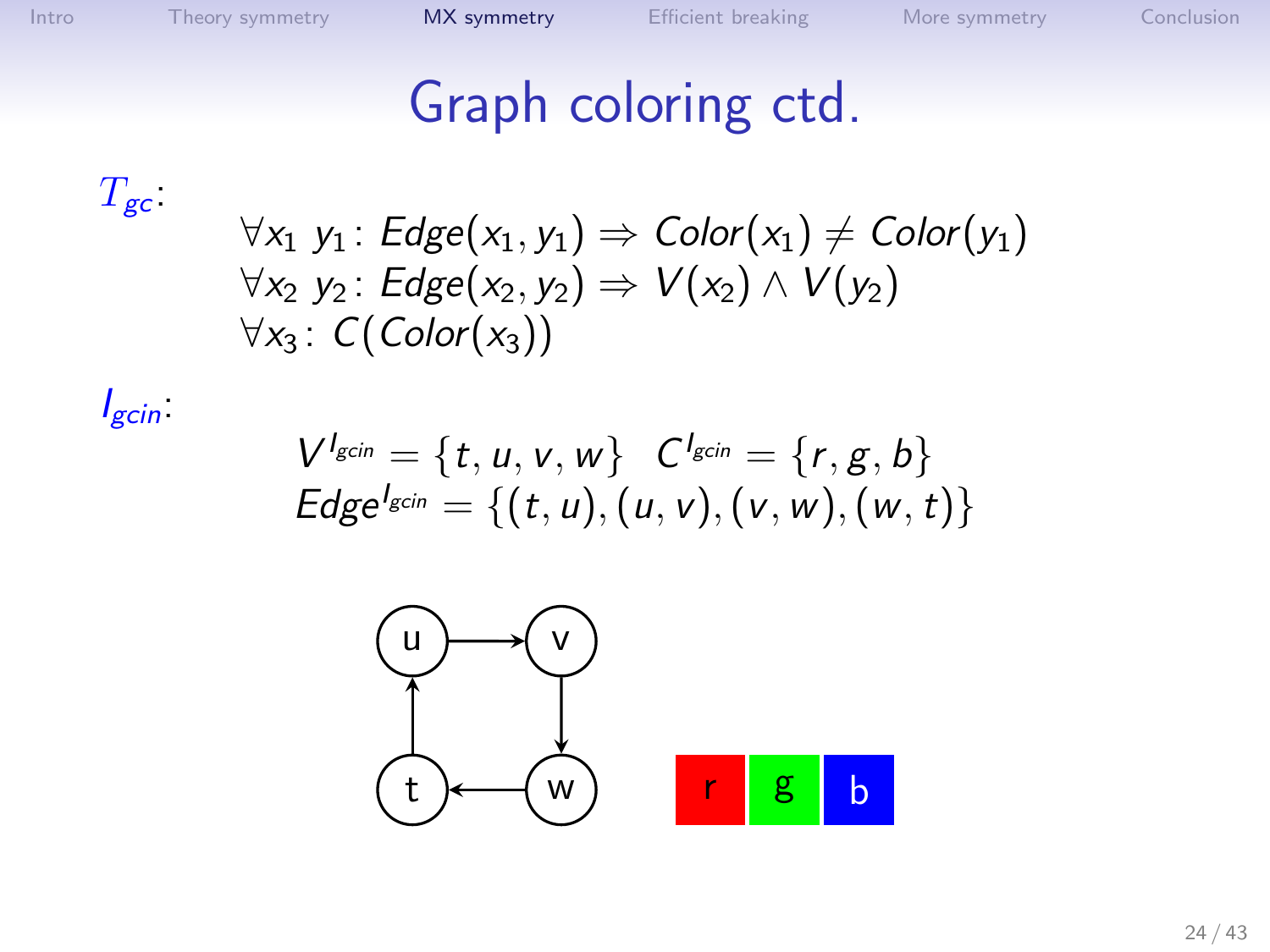#### Graph coloring ctd.

 $I_{\text{g} \text{cut}}$ 

$$
Color^{l_{\text{g}cont}} = t \mapsto r, u \mapsto g, v \mapsto b, w \mapsto g, r \mapsto r, g \mapsto g, b \mapsto b
$$

 $I_{\text{gcin}} \sqcup I_{\text{gcourt}}$ 



Note:  $I_{\text{gcin}} \sqcup I_{\text{gcont}} \models T_{\text{gc}}$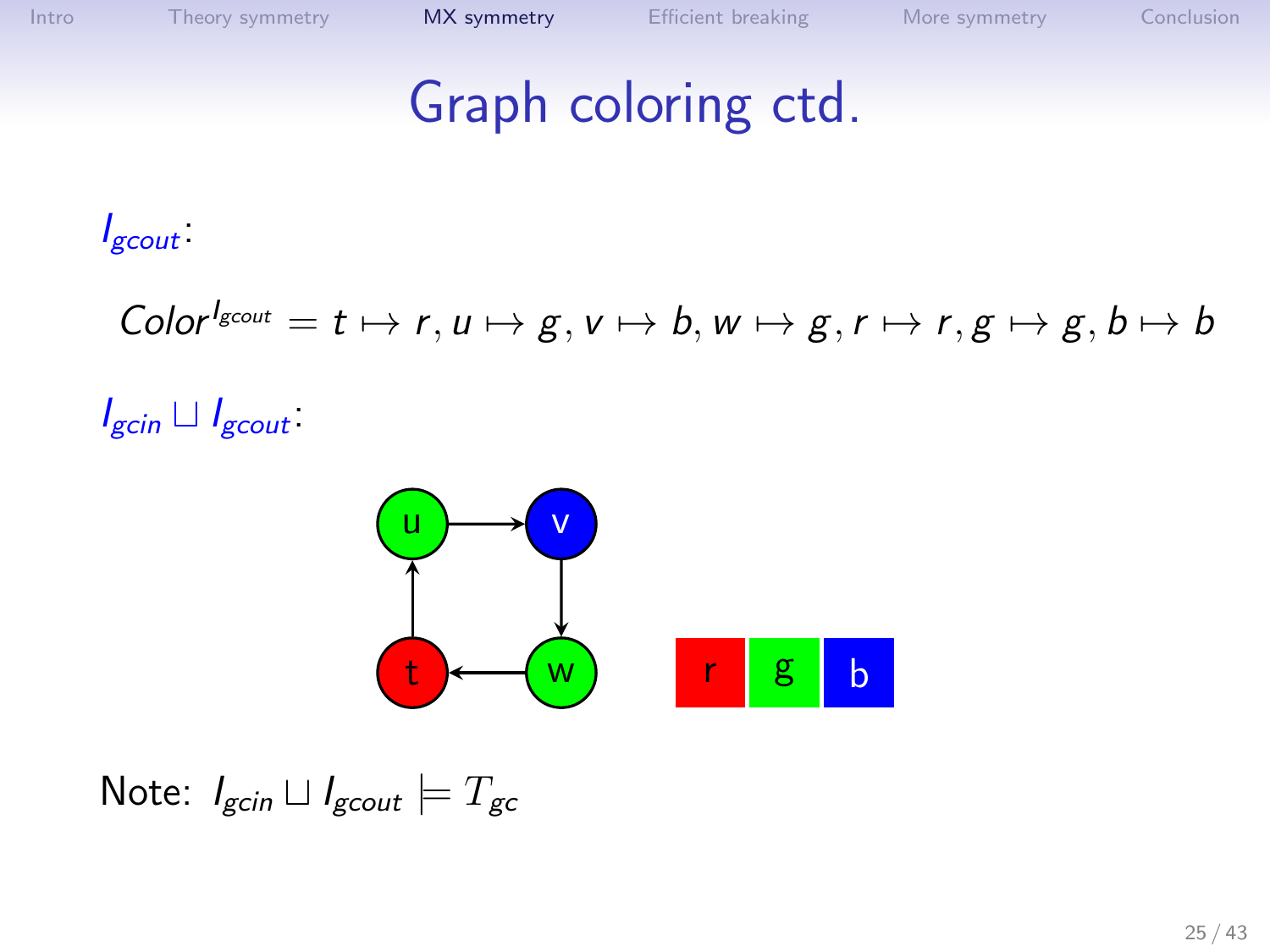#### Symmetry for MX

#### Symmetry for  $MX(T, I<sub>in</sub>)$

A symmetry  $\sigma$  for  $MX(T, I_{in})$  is a permutation on the set of  $D$ , $\Sigma_{out}$ -structures  $\Gamma_D$  such that for all  $I \in \Gamma_D$ :

$$
I_{in} \sqcup I_{out} \models T \text{ iff } I_{in} \sqcup \sigma(I_{out}) \models T
$$

Intuitively, symmetry must preserve input structure.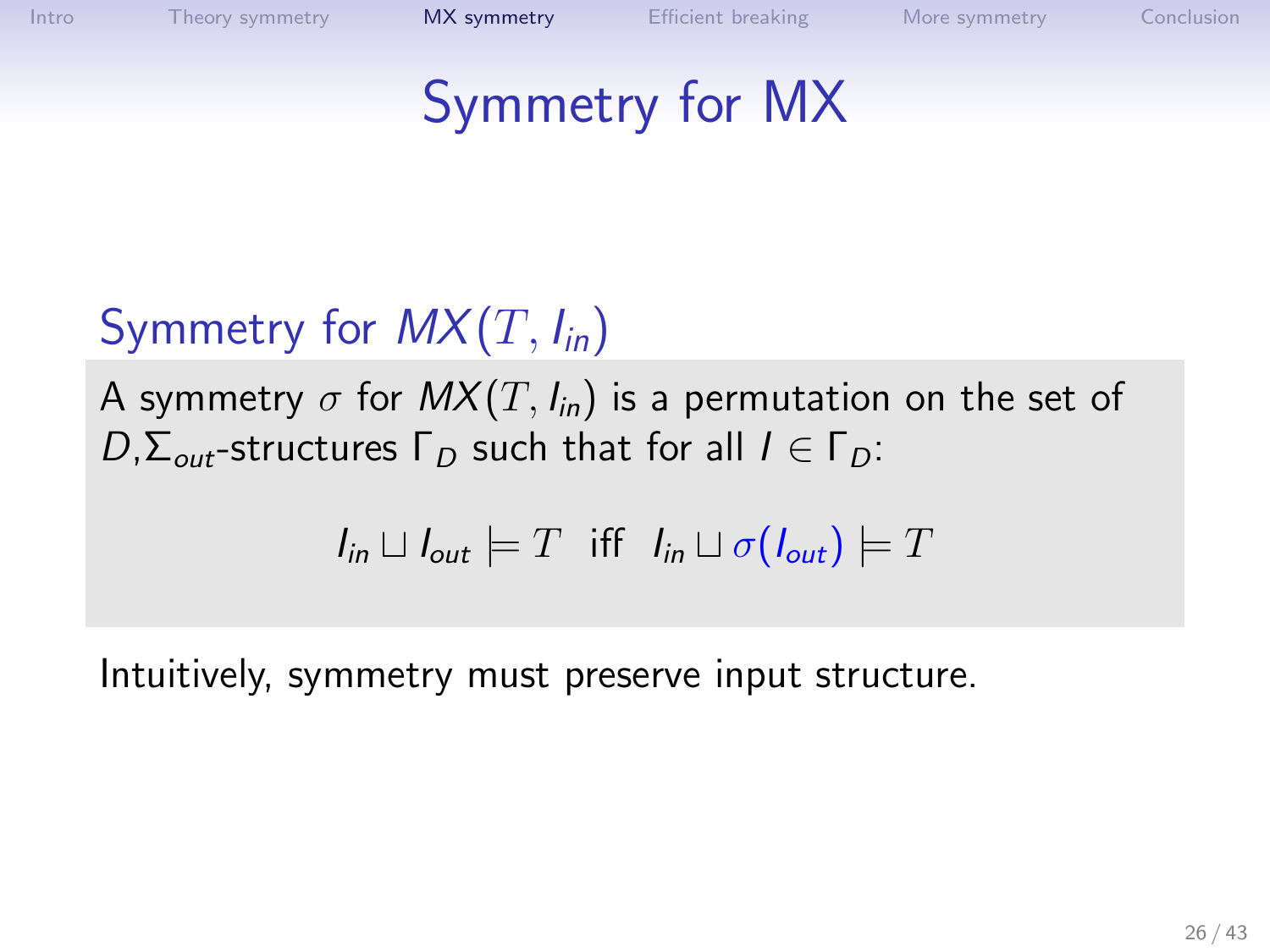## Sufficient condition for MX-symmetry?

• Local domain symmetry  $\sigma_\pi^A$  where  $A$  is connectively closed under  $T$  and  $\pi$  such that  $\sigma_{\pi}^{A}(I_{in})=I_{in}$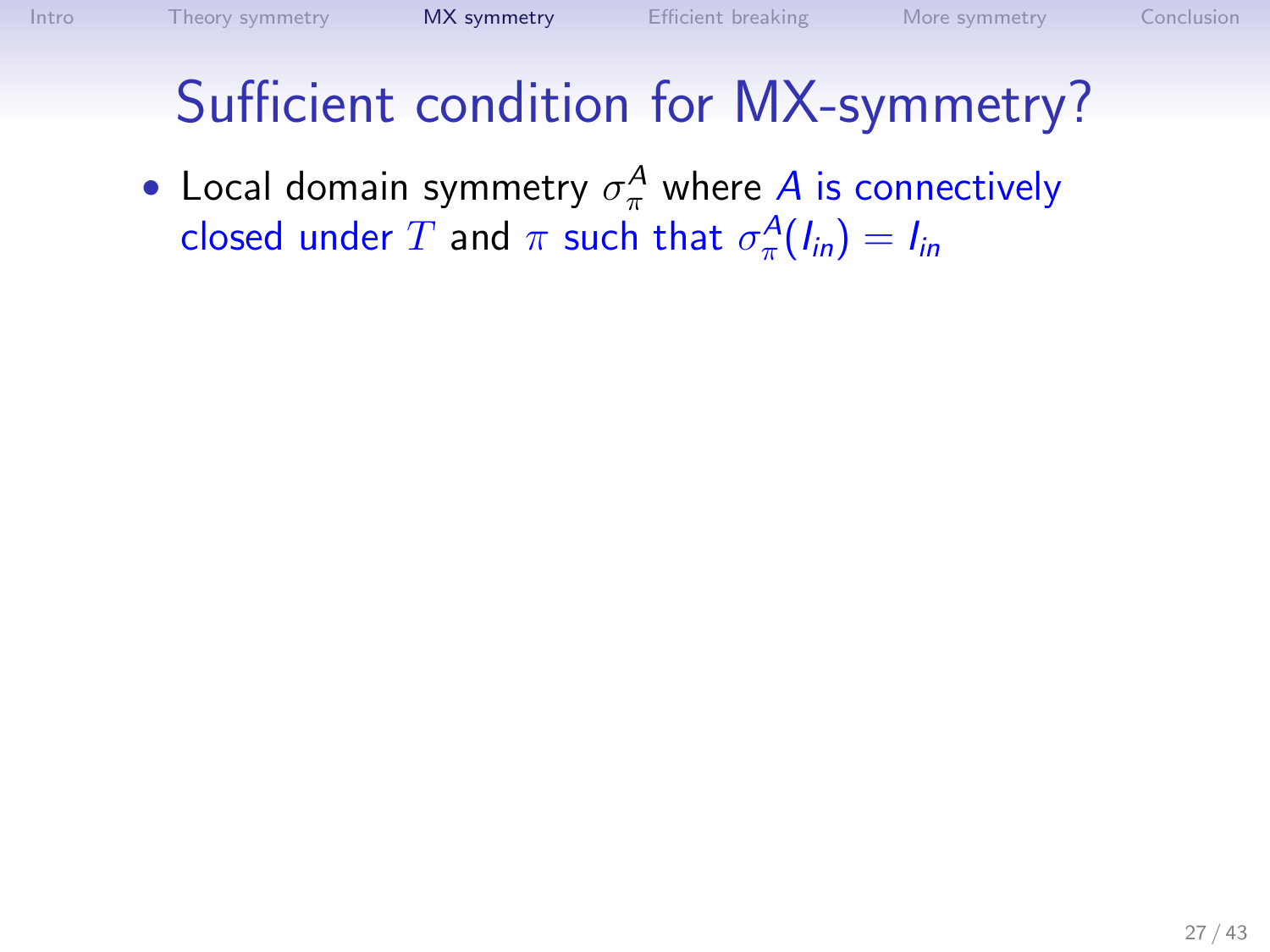### Sufficient condition for MX-symmetry?

- Local domain symmetry  $\sigma_\pi^A$  where  $A$  is connectively closed under  $T$  and  $\pi$  such that  $\sigma_{\pi}^{A}(I_{in})=I_{in}$
- Does not work well for independent symbols connected under  $T$ :



Both graphs  $Edge/2$  and  $Edge/2$  have different symmetries, but since their argument positions typically are connected by a V/1 argument position, no  $\pi$  exists that is consistent with the symmetry of both graphs.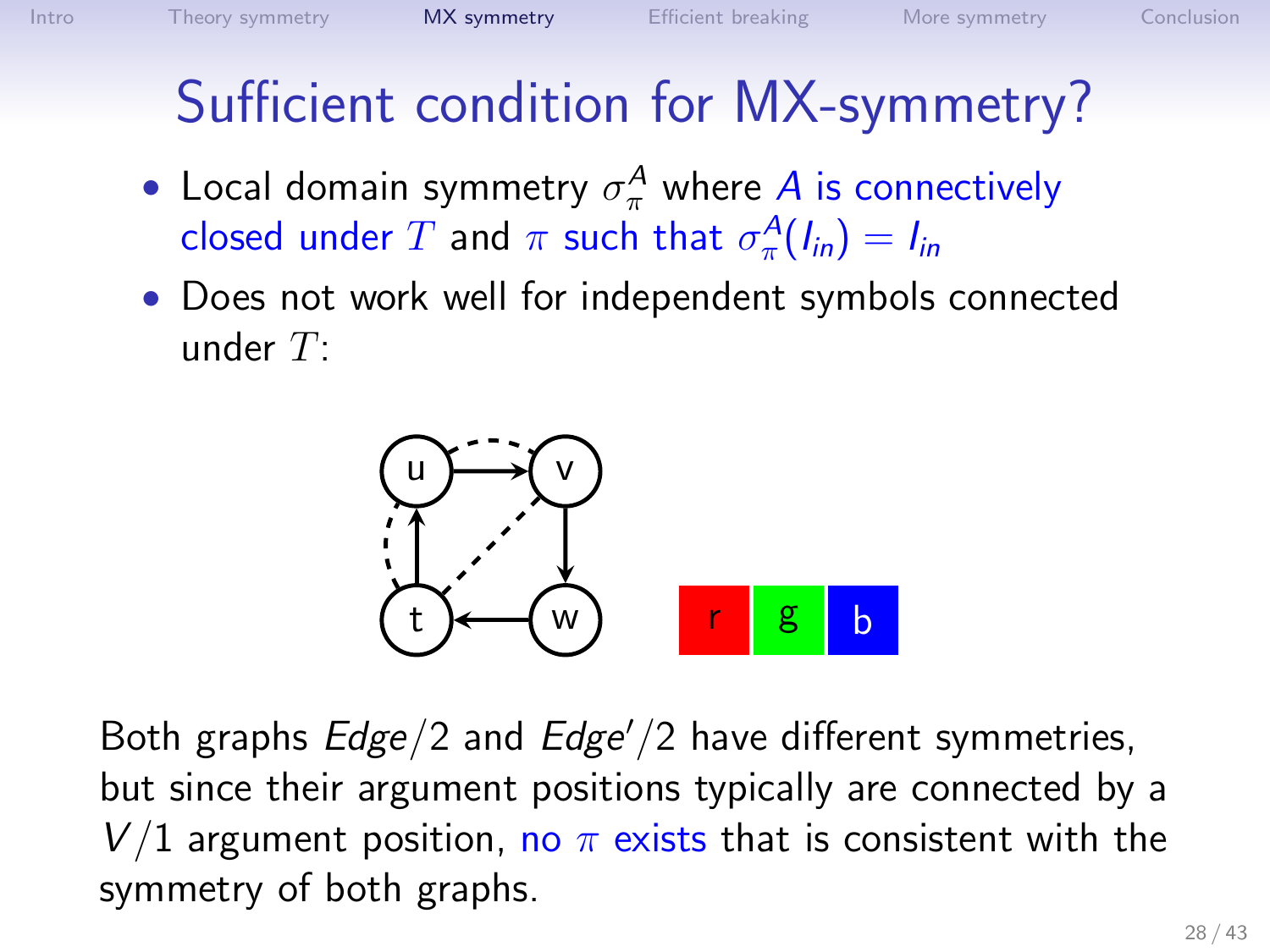# Sufficient condition for MX-symmetry?

We defined transformation for  $\mathit{MX}(T,\mathit{I}_{\mathit{in}})$  to  $\mathit{MX}(T^*,\mathit{I}_{\mathit{in}}^*)$  such that

#### Sufficient condition for MX-symmetry

 $\sigma_\pi^{\mathcal{A}}$  is a local domain symmetry for  $\mathit{MX}(T, \mathit{l}_{\mathsf{in}})$  if  $\mathcal A$  is connectively closed under  $T^*$  and  $\sigma_{\pi}^A(I^*_{in})=I^*_{in}$ .

Intuitively,  $MX(T, I_{in})$  decouples all occurrences of pre-interpreted symbols.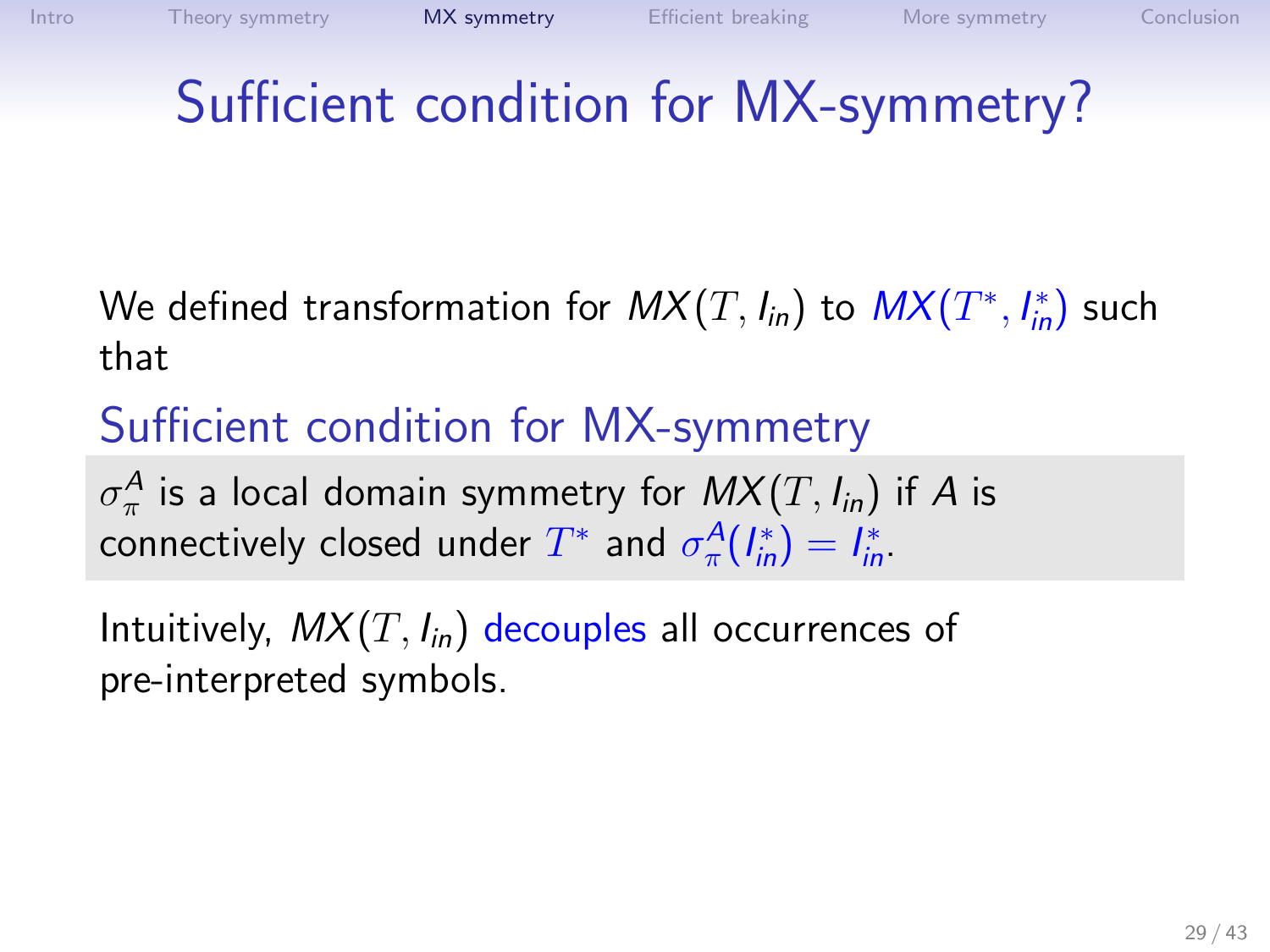- given  $MX(T, I_{in})$ , finding good A is easy
	- Partition argument positions in  $T^*$  in connectively closed classes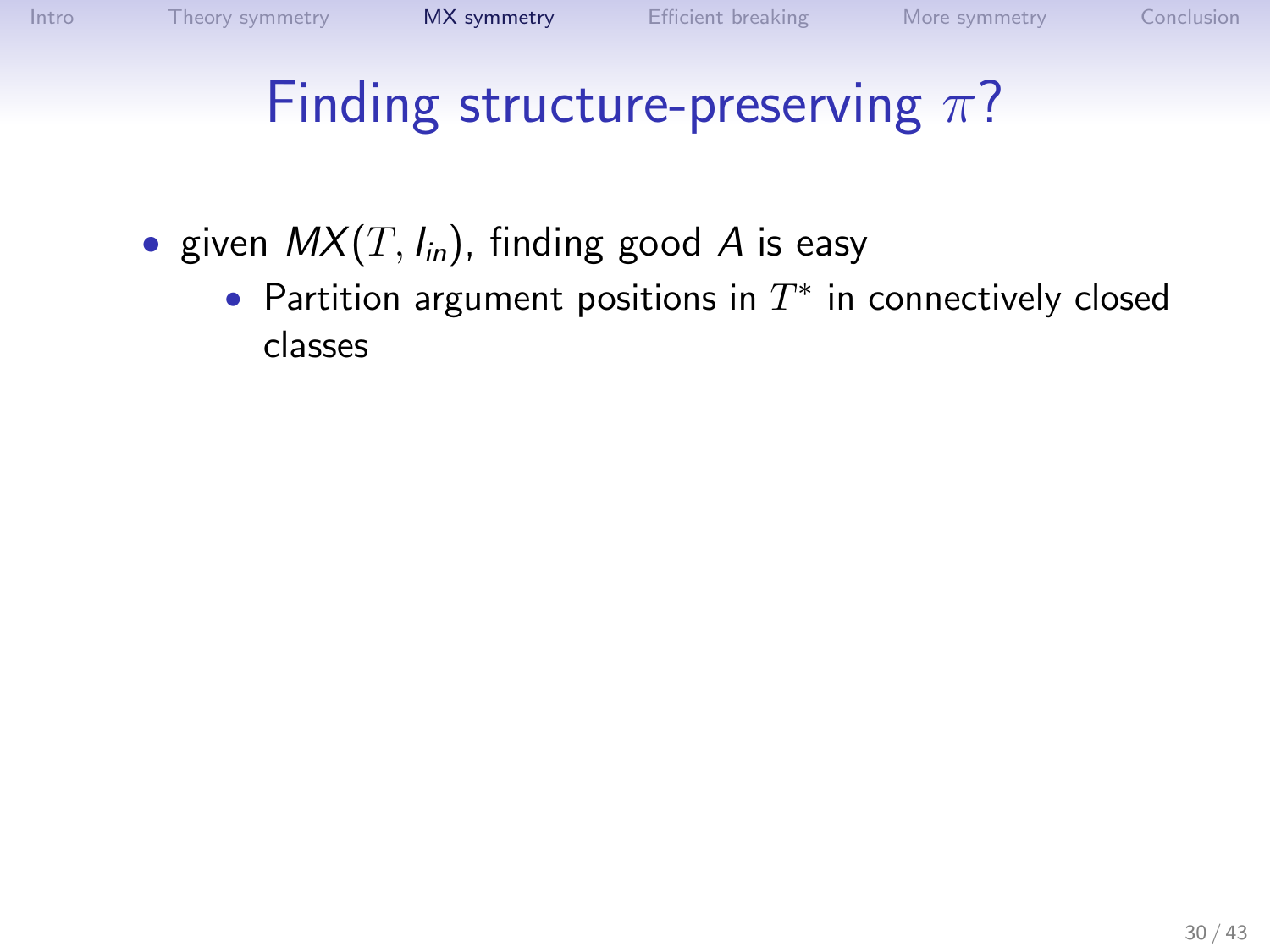• given  $MX(T, I_{in})$ , finding good A is easy

- Partition argument positions in  $T^*$  in connectively closed classes
- how about  $\pi$  such that  $\sigma_{\pi}^{A}(I_{in}^{*})=I_{in}^{*}$ ?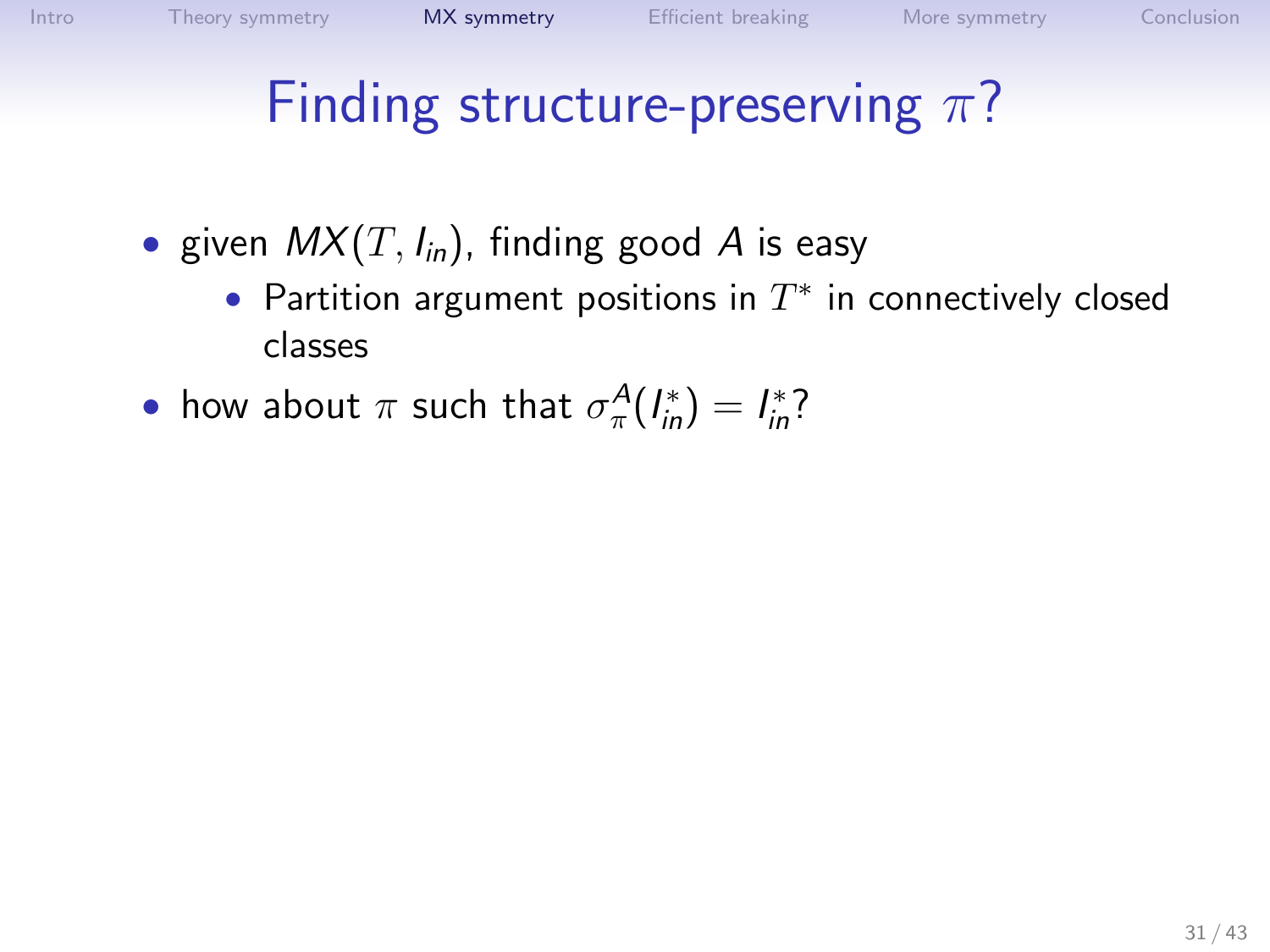- given  $MX(T, I<sub>in</sub>)$ , finding good A is easy
	- Partition argument positions in  $T^*$  in connectively closed classes
- how about  $\pi$  such that  $\sigma_{\pi}^{A}(I_{in}^{*})=I_{in}^{*}$ ?

Answer:

• generate-and-test for domain element swaps  $(d_1, d_2)$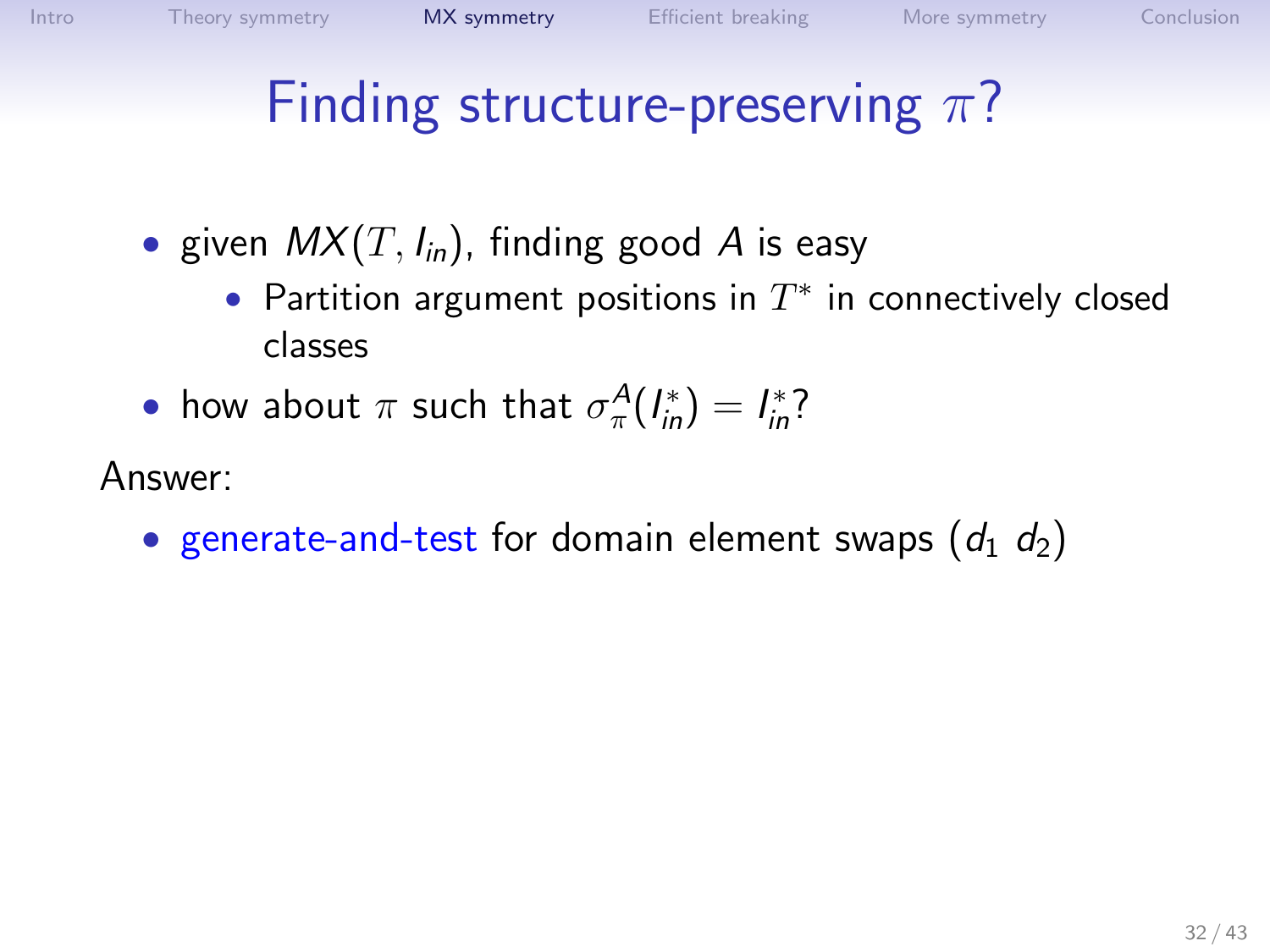- given  $MX(T, I<sub>in</sub>)$ , finding good A is easy
	- Partition argument positions in  $T^*$  in connectively closed classes
- how about  $\pi$  such that  $\sigma_{\pi}^{A}(I_{in}^{*})=I_{in}^{*}$ ?

Answer:

- generate-and-test for domain element swaps  $(d_1, d_2)$
- encode to graph automorphism problem for more complicated  $\pi$ 
	- In:  $l_{in}$ , A
	- Out: generators  $\pi$  that induce symmetry  $\sigma_{\pi}^{\mathcal{A}}$
	- Size of graph depends on size of  $I_{in}$ , not on size of T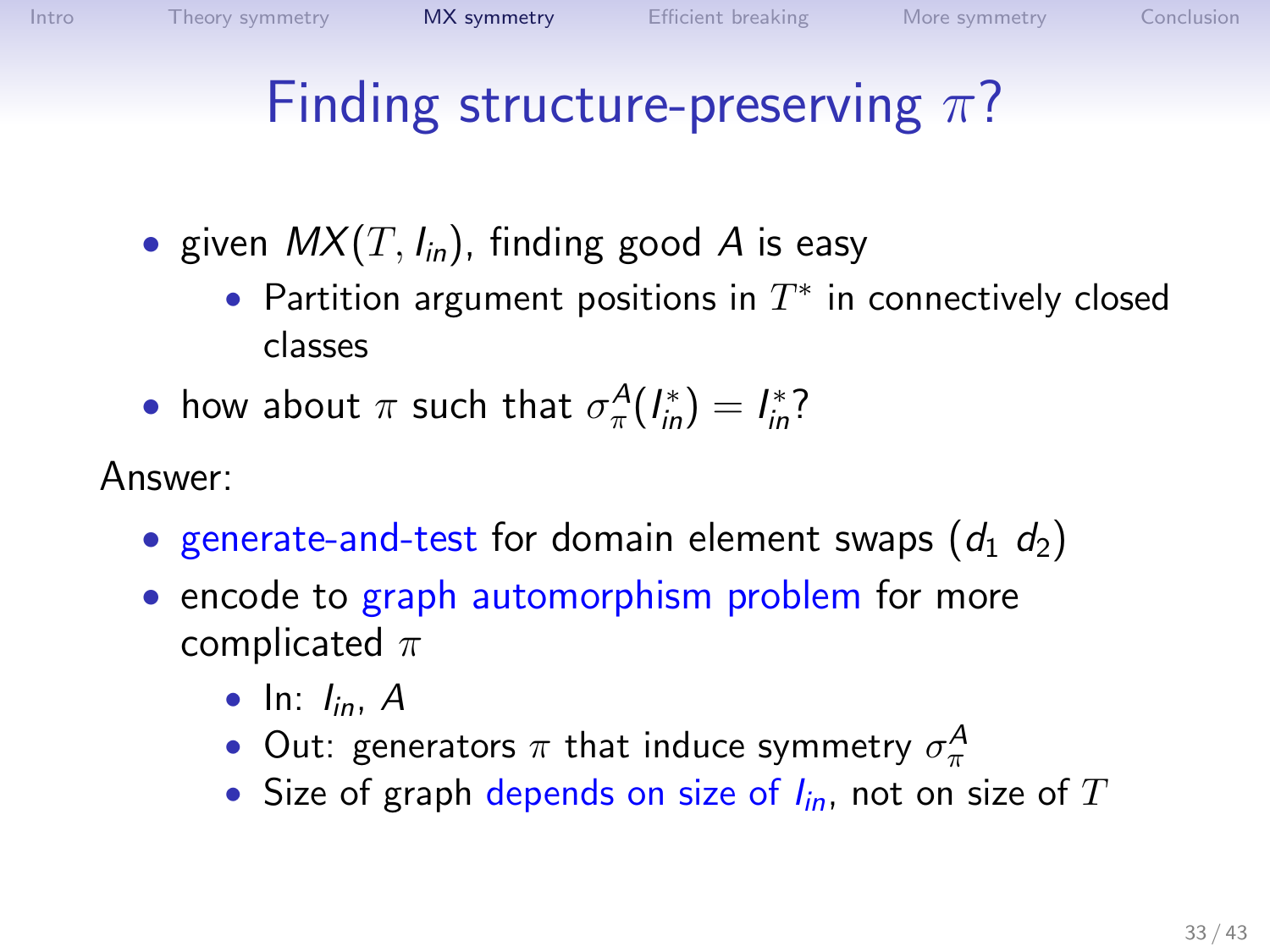#### Graph coloring ctd.







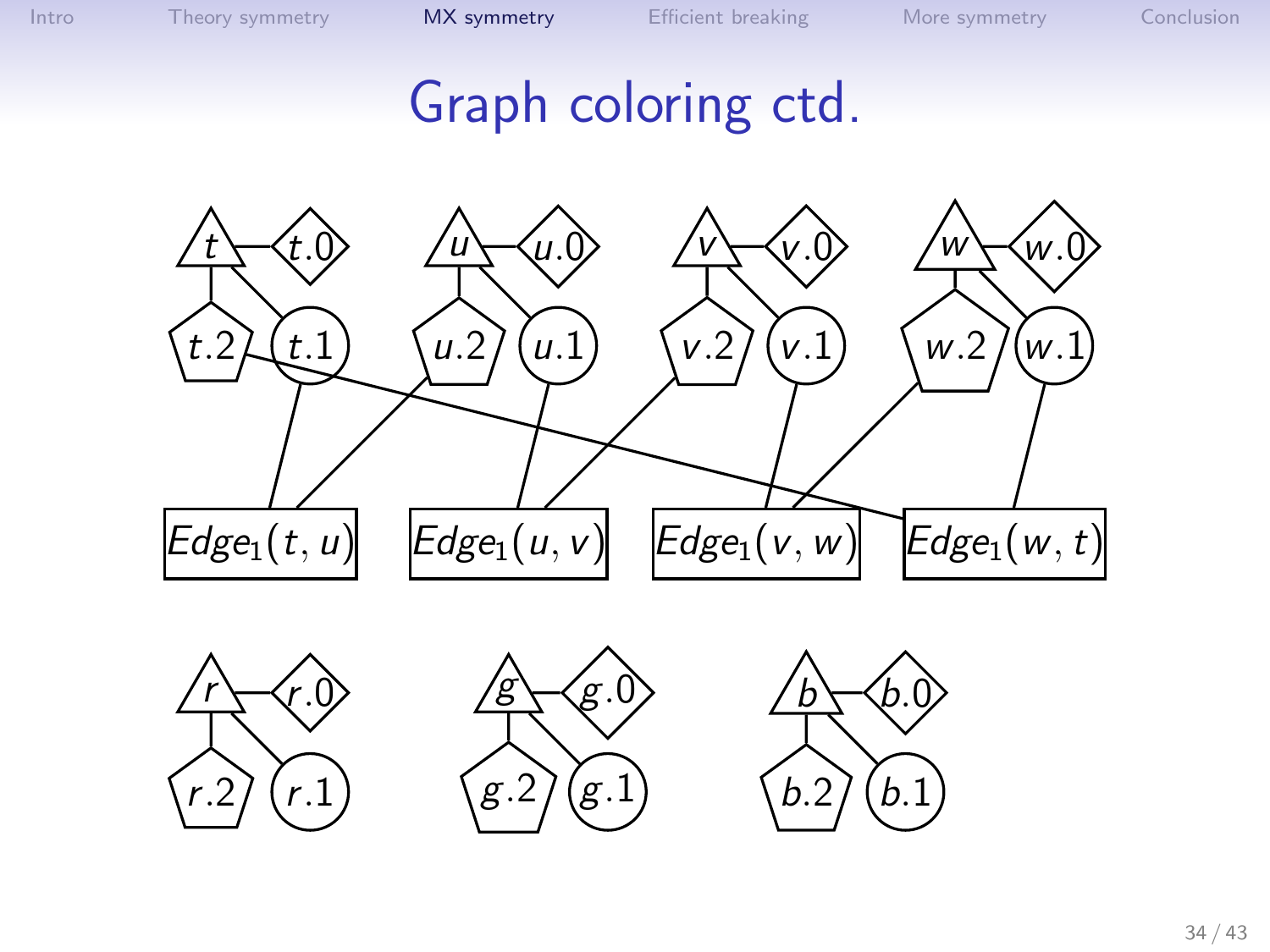## <span id="page-34-0"></span>Symmetry breaking

Given symmetry group G, construct symmetry breaking formula  $\varphi(\mathbb{G})$ .

 $\varphi(\mathbb{G})$  is sound if for each  $I_{out}$ , there exists some  $\sigma \in \mathbb{G}$  such that  $I_{in} \sqcup \sigma(I_{out}) \models \varphi(\mathbb{G}).$ 

 $\varphi(\mathbb{G})$  is complete if for each  $I_{out}$ , there exists exactly one  $\sigma \in \mathbb{G}$  such that  $I_{in} \sqcup \sigma(I_{out}) \models \varphi(\mathbb{G}).$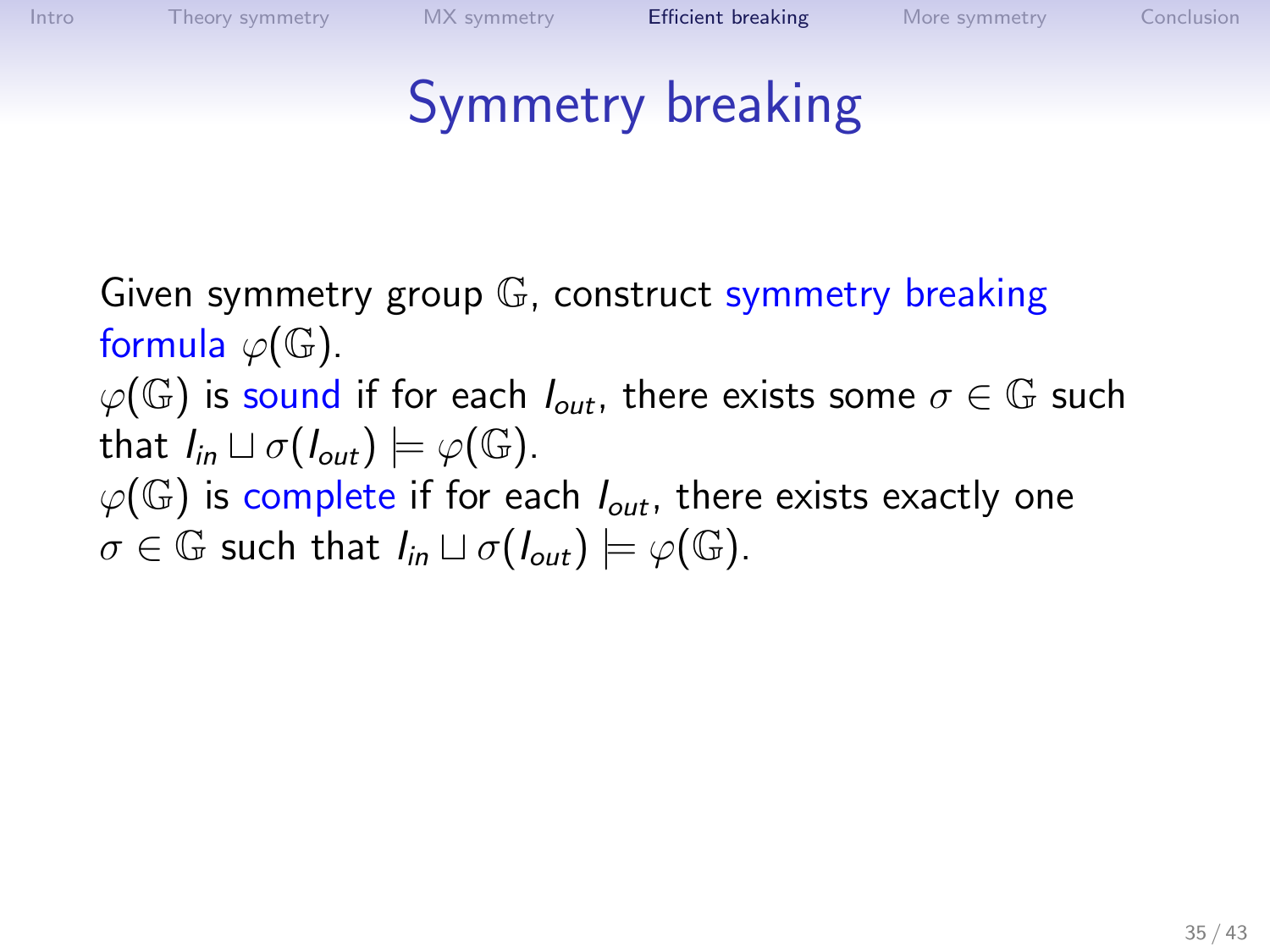## Symmetry breaking

Given symmetry group G, construct symmetry breaking formula  $\varphi(\mathbb{G})$ .  $\varphi(\mathbb{G})$  is sound if for each  $I_{out}$ , there exists some  $\sigma \in \mathbb{G}$  such that  $I_{in} \sqcup \sigma(I_{out}) \models \varphi(\mathbb{G}).$  $\varphi(\mathbb{G})$  is complete if for each  $I_{out}$ , there exists exactly one  $\sigma \in \mathbb{G}$  such that  $I_{in} \sqcup \sigma(I_{out}) \models \varphi(\mathbb{G}).$ 

What is the size of  $\varphi(\mathbb{G})$  to break  $\mathbb G$  completely?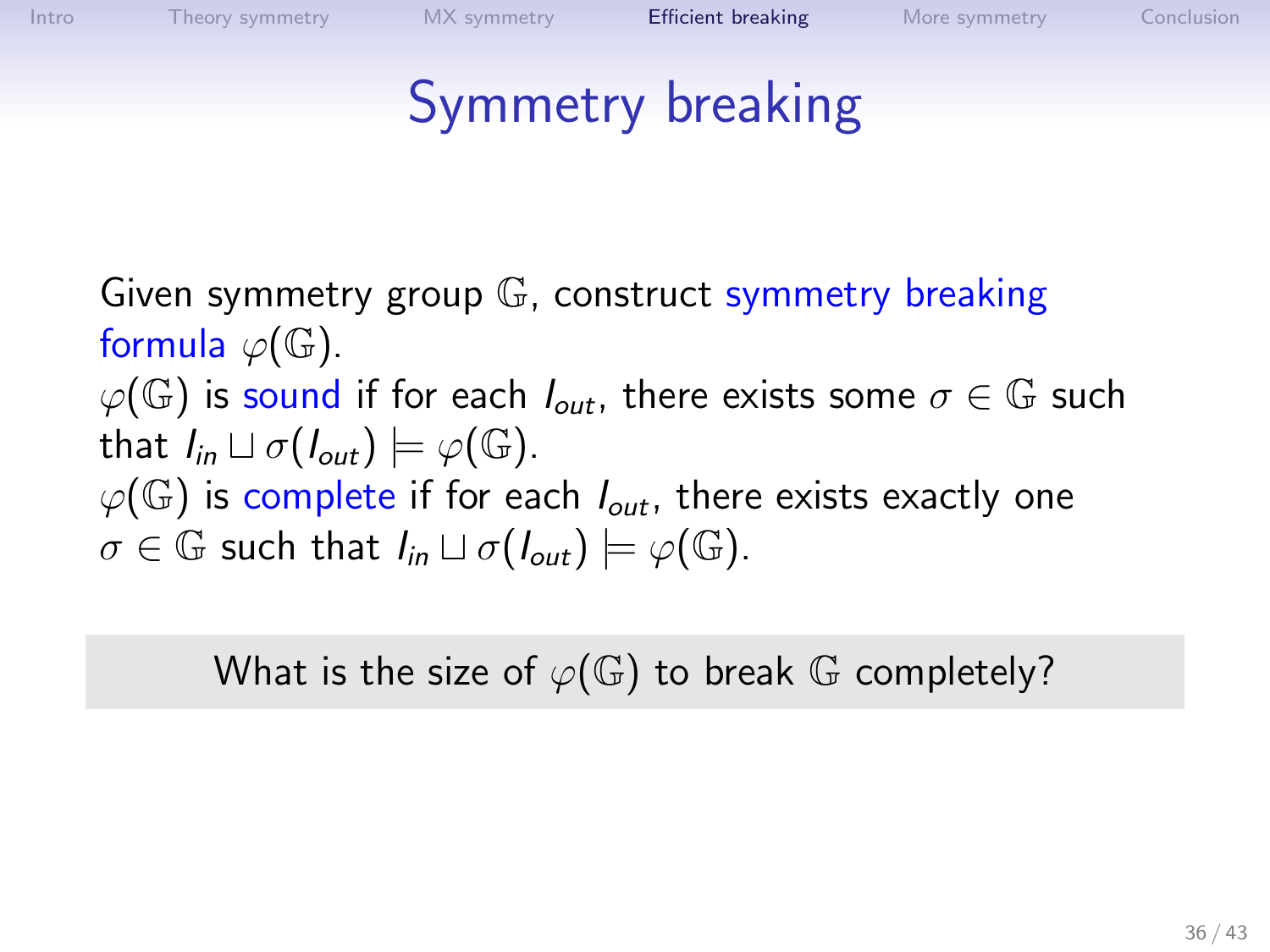## Breaking local domain symmetry completely

 $\mathbb{G}_\delta^A$  is a local domain interchangeability group if  $A$  is a set of argument positions,  $\delta \subset D$ , and each permutation  $\pi$  over  $\delta$ induces a local domain symmetry  $\sigma_{\pi}^{\mathcal{A}}$ .

 $\mathbb{G}_\delta^A$  is broken completely with  $O(|\delta|^2)$  sized symmetry breaking formula if  $A$  contains at most one argument position  $S|i$  for each symbol  $S \in \Sigma_{out}$ .

Intuitively, after grounding,  $\mathbb{G}_\delta^A$  represents row interchangeability of a Boolean variable matrix. Ordering the rows breaks all symmetry.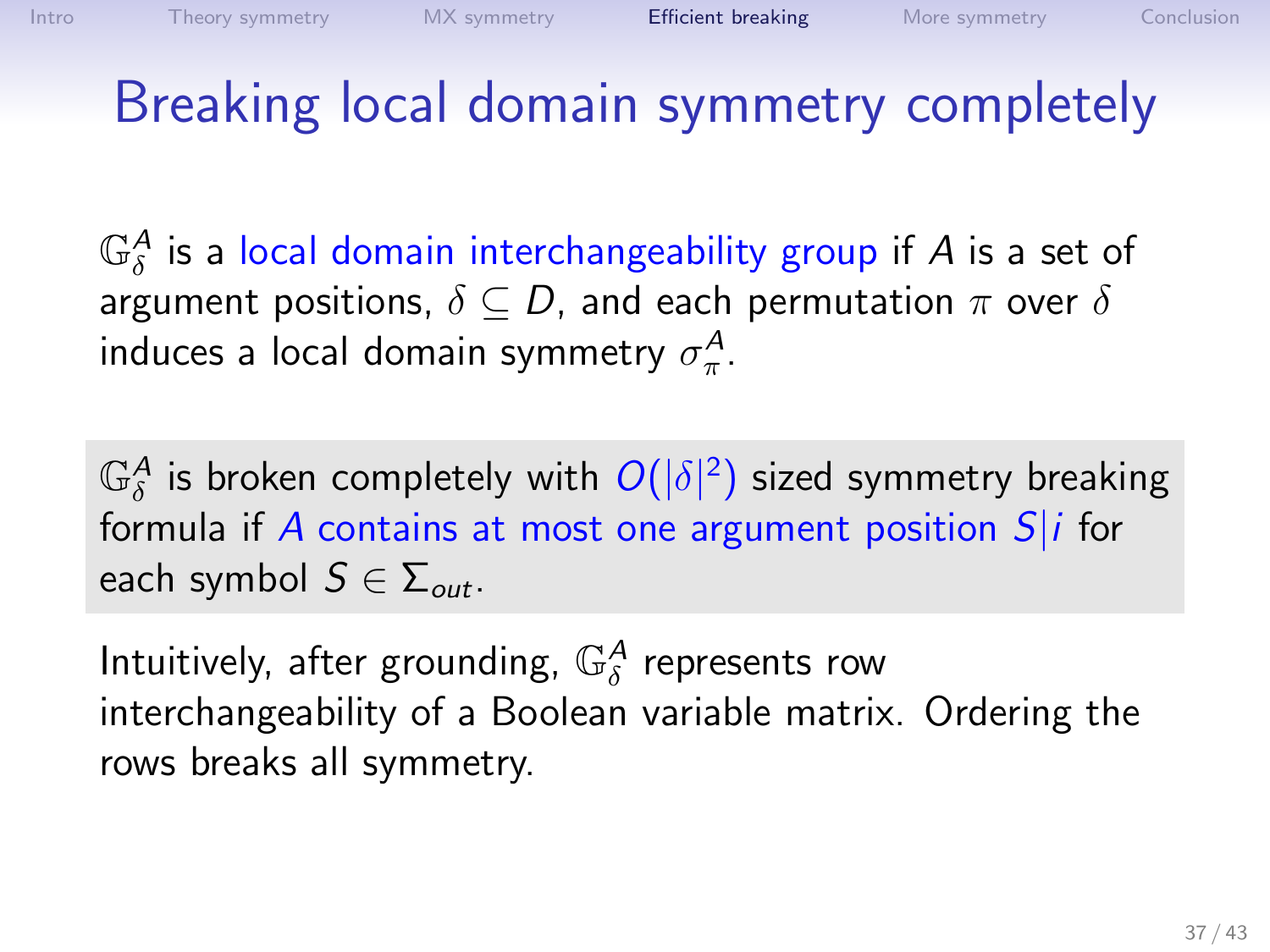### Graph coloring ctd.

Let  $A = \{C|1, Color|0\}$ ,  $\delta = \{r, b, g\}$ .  $\mathbb{G}^A_{\delta}$  represents the interchangeability of colors, and can be broken completely with a small symmetry breaking formula.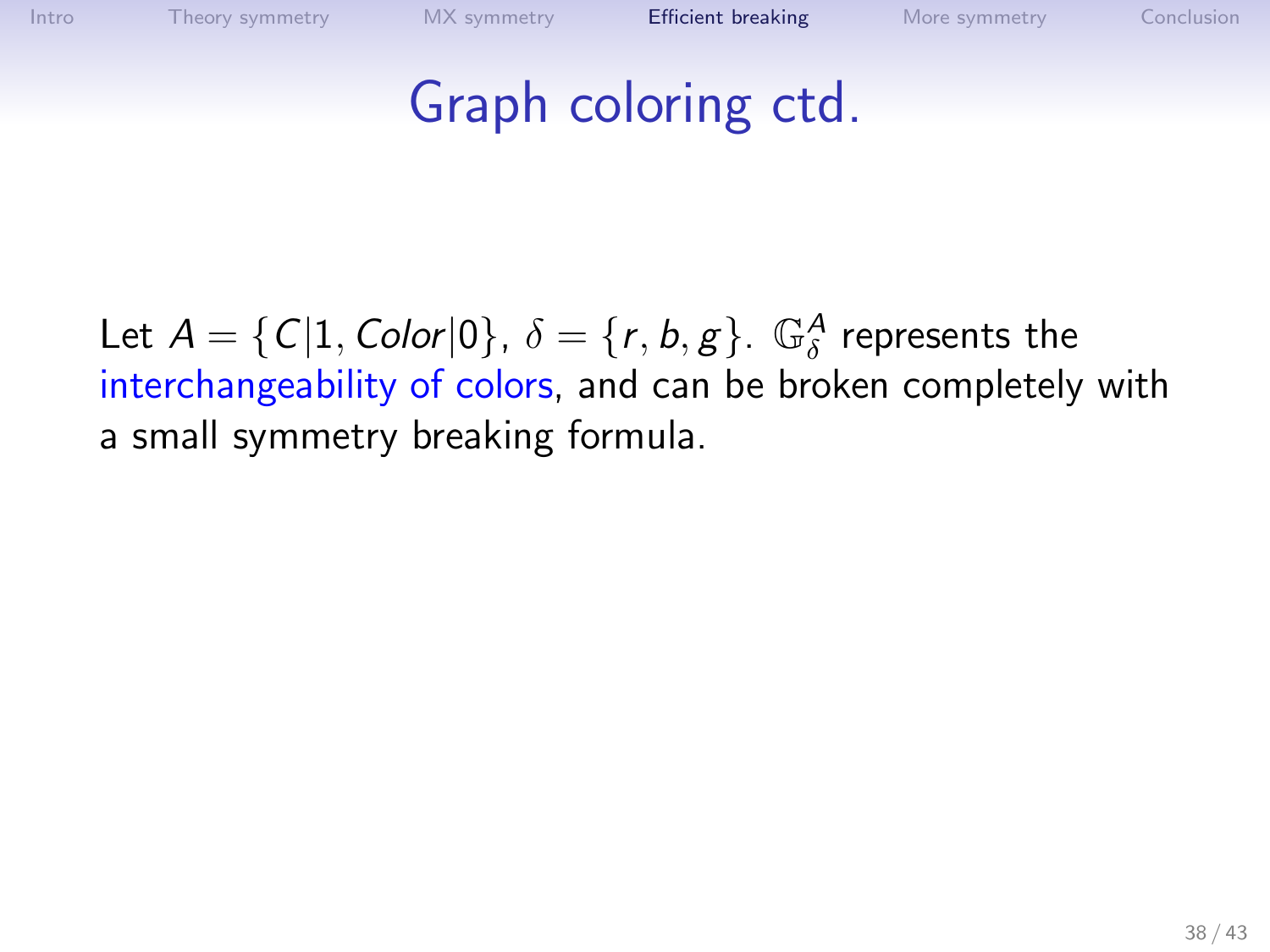## Graph coloring ctd.

Let  $A = \{C|1, Color|0\}$ ,  $\delta = \{r, b, g\}$ .  $\mathbb{G}^A_{\delta}$  represents the interchangeability of colors, and can be broken completely with a small symmetry breaking formula.

However, e.g. for the Ramsey number problem,  $\mathcal{A} = \{ Edge | 1, Edge | 2, Color | 1, \ldots \}$ , so  $\mathcal{A}'$  does not satisfy the "one argument position" condition.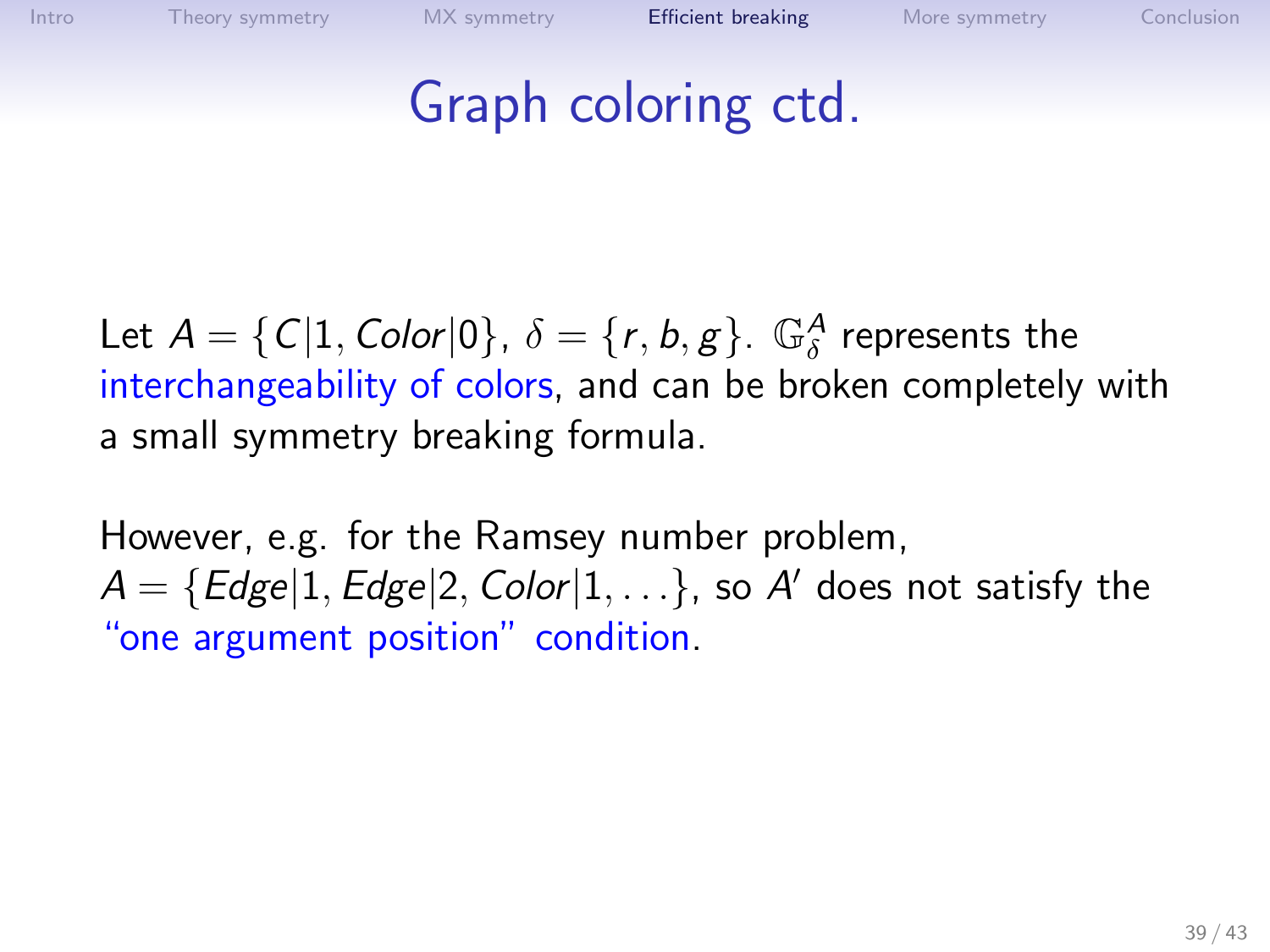## Symmetry notions not captured by local domain symmetry

E.g. swapping colors of node  $v$  and  $t$ :



to

<span id="page-39-0"></span>

which still models  $T_{gc}$ .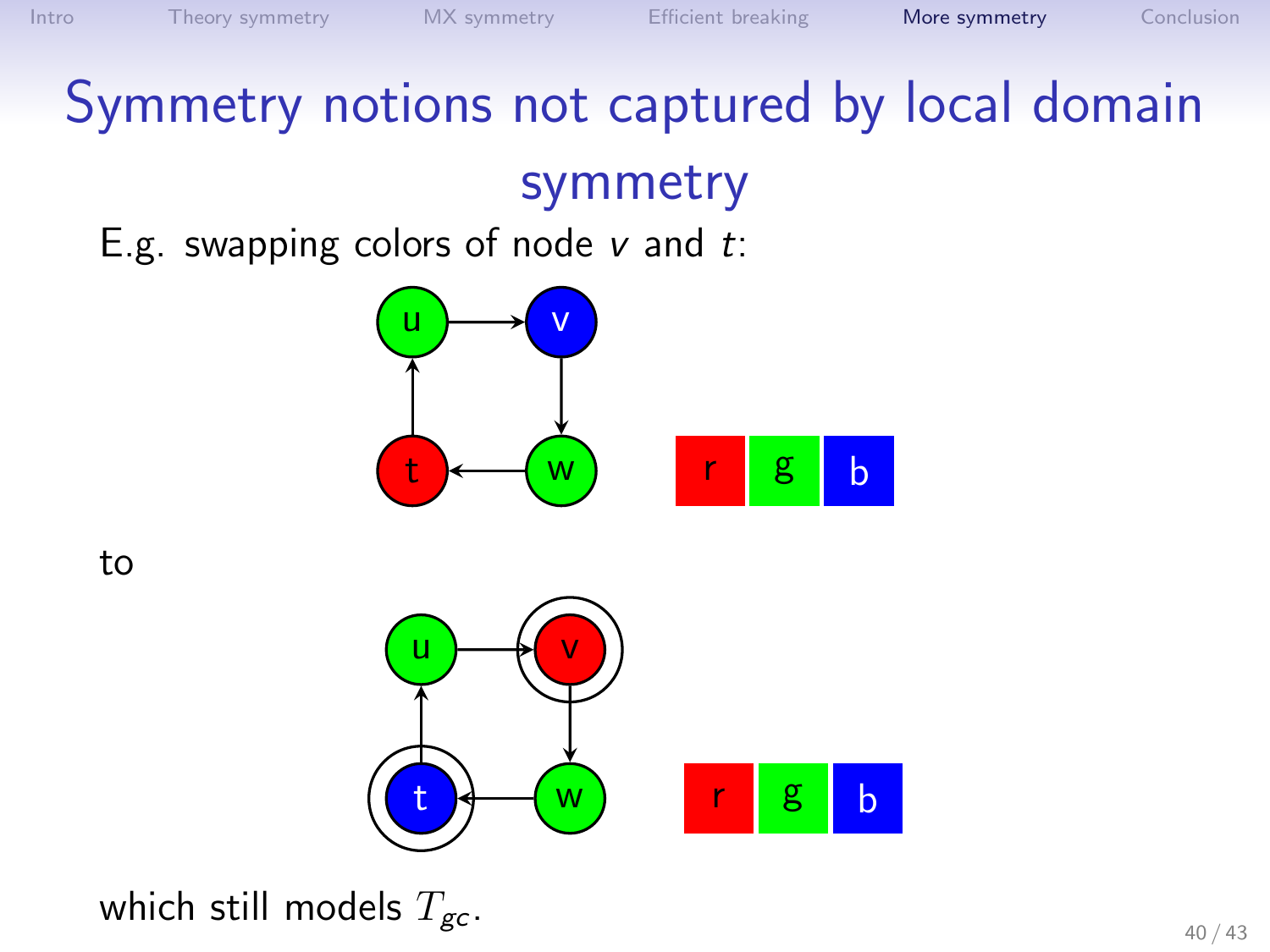### Conclusion

- Notion of local domain symmetry
- Sufficient condition for symmetry detection in the context of an input structure
- Symmetry detection approach on predicate level
- Completeness guarantee for symmetry breaking
- Limits of our approach
- Notion can be extended to aggregates, non-monotonic rules, etc.
- <span id="page-40-0"></span>• Implementation in IDP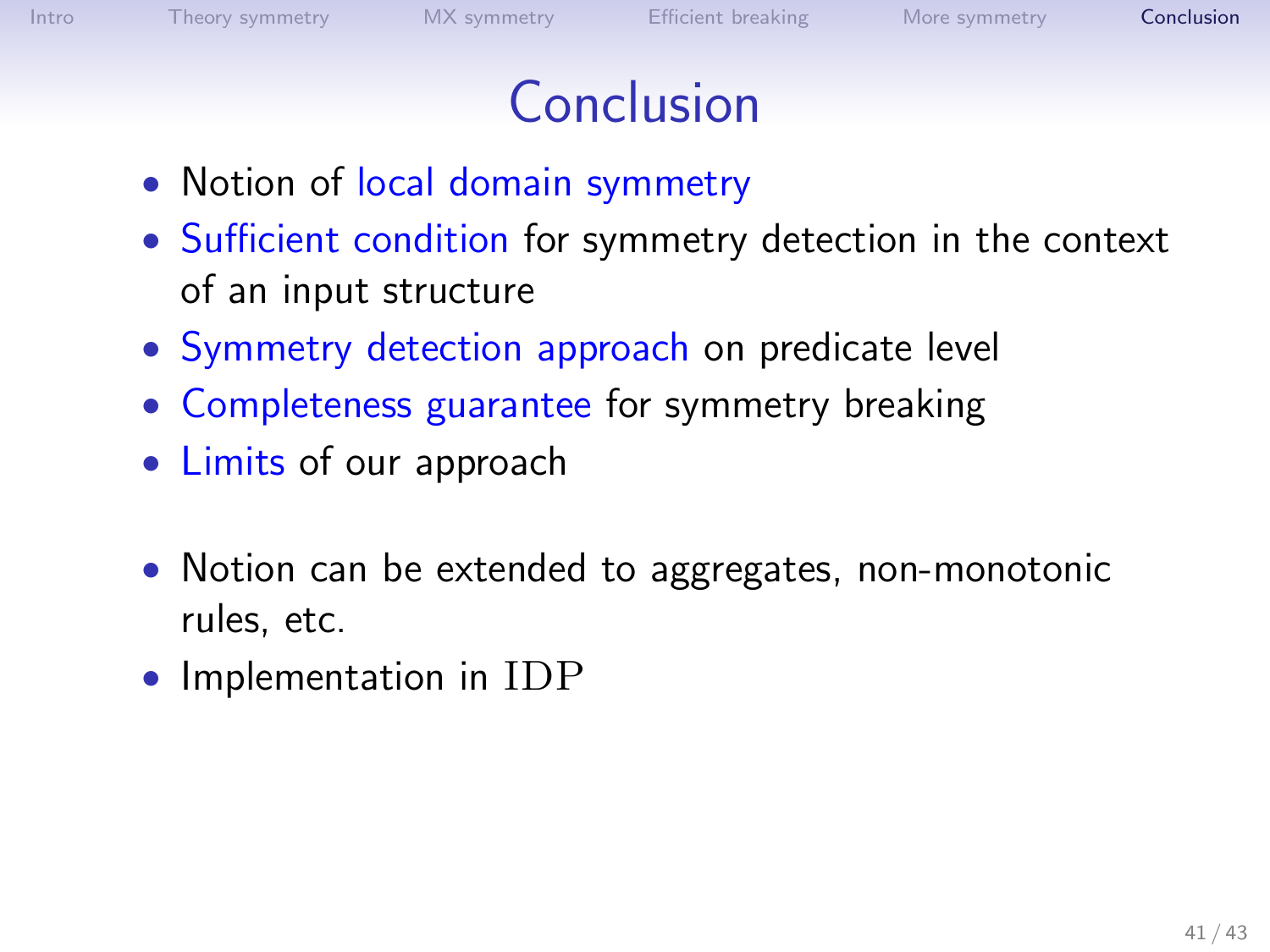### Conclusion

- Notion of local domain symmetry
- Sufficient condition for symmetry detection in the context of an input structure
- Symmetry detection approach on predicate level
- Completeness guarantee for symmetry breaking
- Limits of our approach
- Notion can be extended to aggregates, non-monotonic rules, etc.
- Implementation in IDP

#### Future work

Extend local domain symmetry to capture other notions of symmetry.